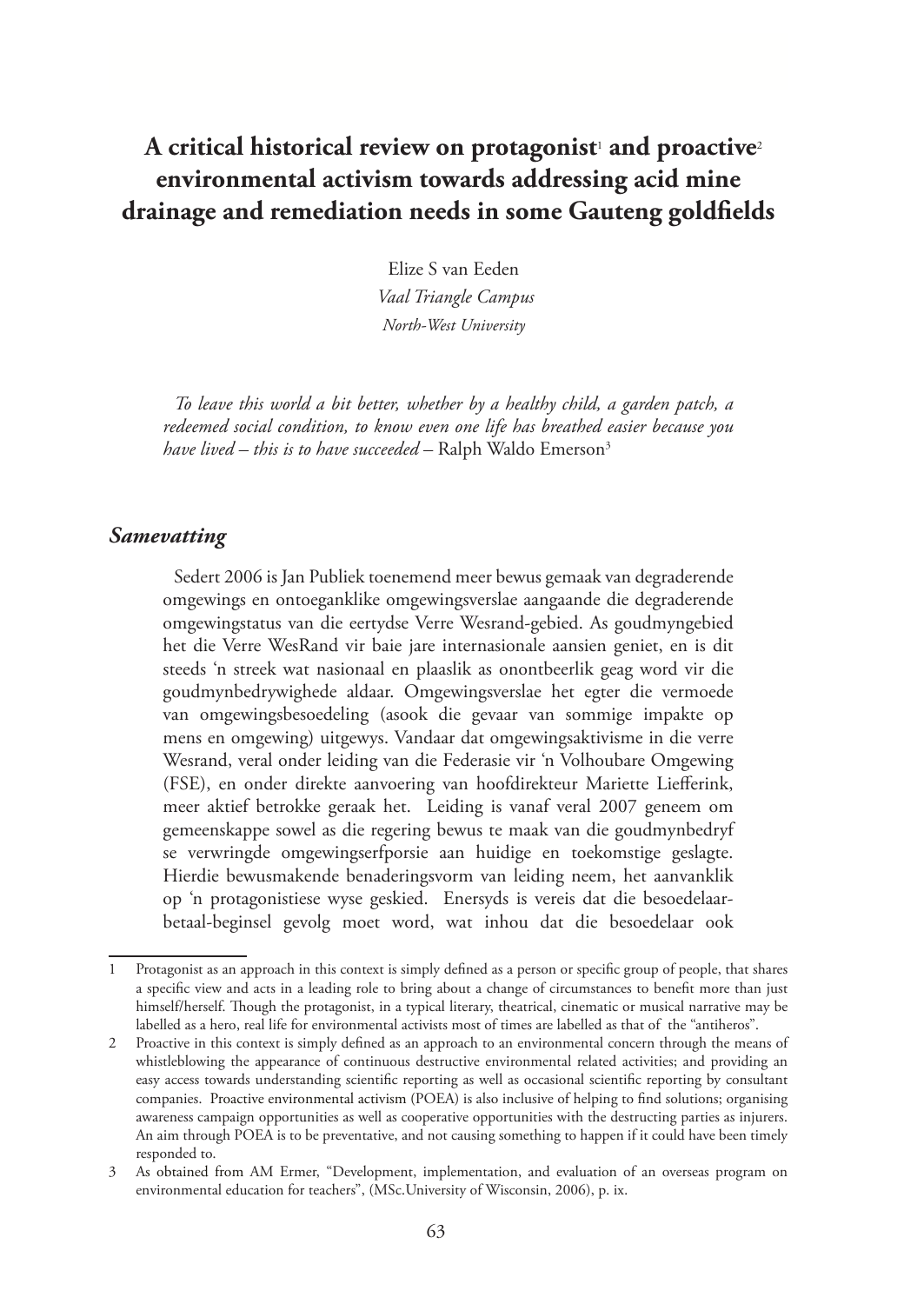'n verantwoordelikheid teenoor die individuele gemeenskapslid het wat grond (en moontlik selfs gesondheid) moes inboet tot voordeel van goudmynontwikkeling. Verskeie redes bestaan vir die aanvaarding van 'n proaktiewe omgewingsaktivistiese benadering tesame met 'n protagonistiese ondertoon. Beide benaderings vorm deel van die bespreking. Steeds voortgesette omgewingsongeregtighede teen 2010 in die vorm van suur mynwater verspillings, bemoeilik hierdie tweeledige benadering in omgewingsaktivisme ten opsigte van die Verre Wesrand. Aktiewe prosesse tot remediëring vir die rekening van die goudmyne en 'n ewe verantwoordelike regering blyk die vernaamste doelwit te wees in omgewingsaktivistiese bedrywighede rakende die Verre Wesrand. In hierdie opsig ondersteun die FSE die samewerking van meerdere kundigheid en rolspelers wat deurslaggewend is vir vooruitsigte op enige langtermyn sukses. Teen die agtergrond van omgewingsbesoedeling, en ingesluit 'n proaktiewe benadering van hoe om dit te hanteer, het "asemteue" van 'n "positiewe" omgewingsgerigtheid ook in akademiese kringe posgevat waaroor in die toekoms waarskynlik meer geskryf sal word, en waarby baanbrekerswerk ten opsigte van omgewingsaktivisme in die Verre Wesrand 'n verbintenis in benadering mag vind. Of 'n nog stewiger proaktiewe wending in omgewingsaktivisme die kalf van suur mynwater uit die spreekwoordelike put gaan trek, behoort die geskiedenis van die Verre Wesrand in jare vorentoe uit te wys.

**Keywords:** Protagonist; Proactive Environmental Activism; Far West Rand Gold Fields; Federation for a Sustainable Environment; Acid Mine Drainage; Environmental Pollution; M Liefferink.

# **Introduction**

With more information on environmental research reports at the disposal of the general public, a new type of activism has been visible in South Africa since 2007. This "new type" of activism entails, amongst others, a more informed activist empowered with freedom of speech and a right to information (according to the rights provided as since the 1996 South African Constitution).

The formal founding of the Federation for a Sustainable Environment (FSE) for South Africa in October 2007 serves as an example of a protagonist progression towards environmental activism which eventually also included traces of proactive activism actions. In specifically the former West Rand and Far West Rand goldfields (known today as the part of the Gauteng Province) FSE activists, and some other environmental protagonists, have engaged with mines and the government: Either for immediate relief in over-utilised mined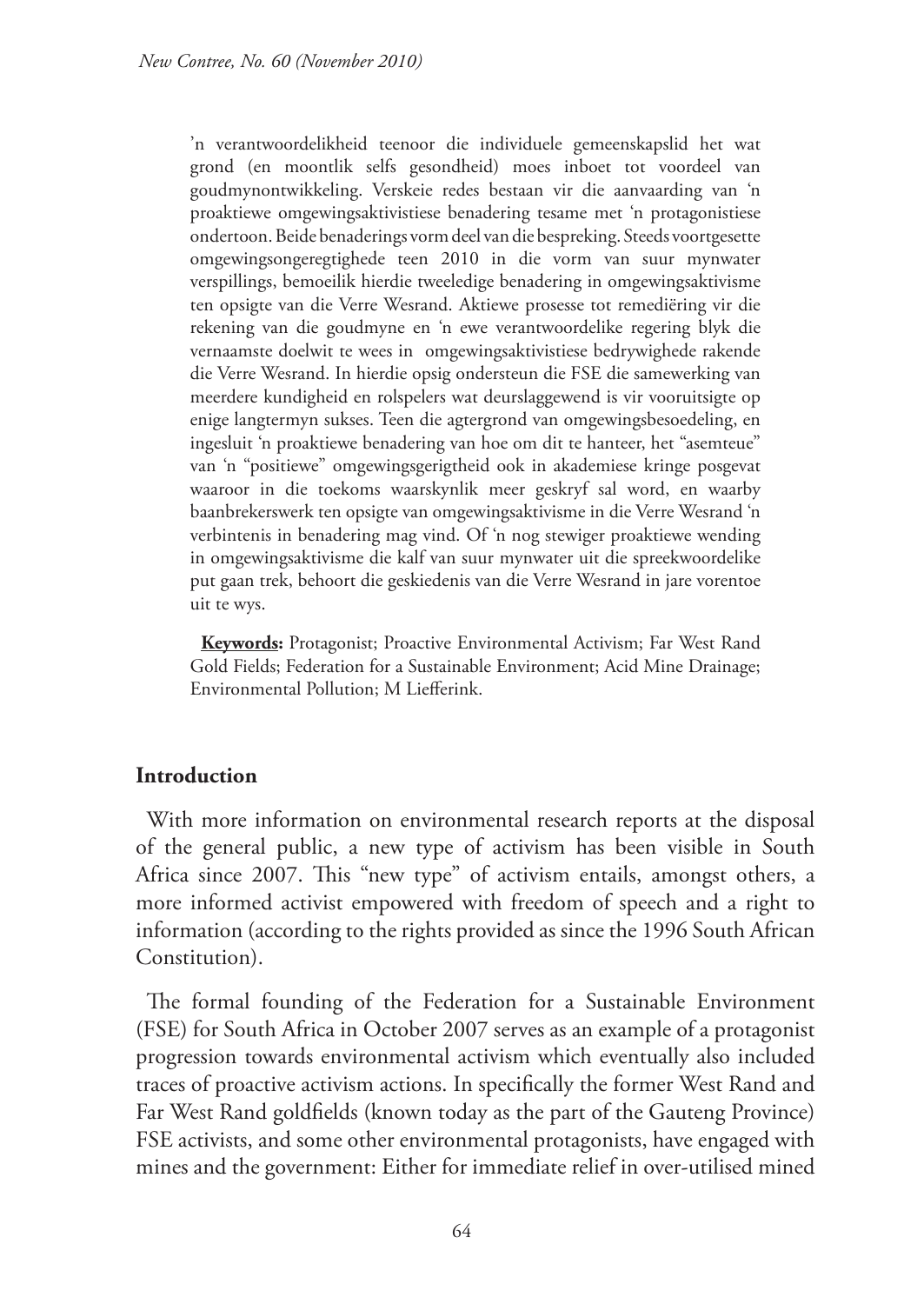land, or to address conditions of environmental injustice $\mathrm{^4}$  such as acid mine drainage. An objective of environmental activists was, and still is, to achieve tactical gains to change outdated mechanisms and ideologies regarding man in relation with environment.5 Also an incompetency by governments of the day to respond timeously to scientific warnings<sup>6</sup> and community concerns as a result of capacity absences; a lack of skill and a conscious amnesia because of poor record management<sup>7</sup> had to be addressed by environmental activists.

Other objectives were and still are to secure proper remediation to prevent the escalation of several environmental crises such as sinkholes, water pollution and dust fallouts. Environmental remediation also focuses on future land use sustainability and to ensure that precautions are in place to avoid the deterioration of health among local inhabitants in especially the poverty stricken areas.8 In this article some protagonist and proactive whistleblowing actions since 2007 are recalled, and its "success" deliberated on. This is done by also providing a nutshell glance (in table format) on the involvement of Government and the level of scientific reporting to be utilised by government since early years to understand why environmental activism has progressed to be protagonist-like, but to eventually also endorses a proactive approach recently. Against these ways of doing, thinking and acting regarding environmental pollution and the urge for positive action in the form of remediation, the protagonist and proactive environmental activism status by 2010 in the Far West Rand is critically reviewed.

# **Land degradation: A concise historical scenario of the Far West Rand**

For so many decades, the gold mines in the so-called golden arch area,

<sup>4</sup> Compare N Jacobs, *Environment, power and injustice: A South African history*.

<sup>5</sup> Compare with A Alonso and D Maciel, "From protest to professionalization: Brazilian environmental activism after Rio-92", The Journal of Environment & Development, 19(3), pp. 300-317; P Ho and RL Edmonds, "Perspectives of time and change:Rethinking embedded environmental activism in China", China Information, 21, 2007, pp.331-344; ES van Eeden, "An historical assessment of NGO efficiency in progressing towards a sustainable environmental heritage focus with as case study the Wonderfontein Spruit Catchment, Gauteng", New Contree, 53, May 2007, pp. 55-78.

<sup>6</sup> ES van Eeden, EJ Nealer & M Liefferink, "A historiography on past scientific research and references to environmental health concerns in the Merafong gold mining region of South Africa", *New Contree*, 58, November, 2009, pp. 37-57.

<sup>7</sup> Personally experienced by the author when visiting several government departments for research on environmental issues in the Far West Rand.

<sup>8</sup> See findings of F Winde, "Uranium pollution of water resources in mined-out and active Goldfields of South Africa - A case study in the Wonderfonteinspruit Catchment on extent and sources of U-contamination and associated health risks", Proceedings, International Mine Water Conference, 9-3 October 2009, pp. 772-781.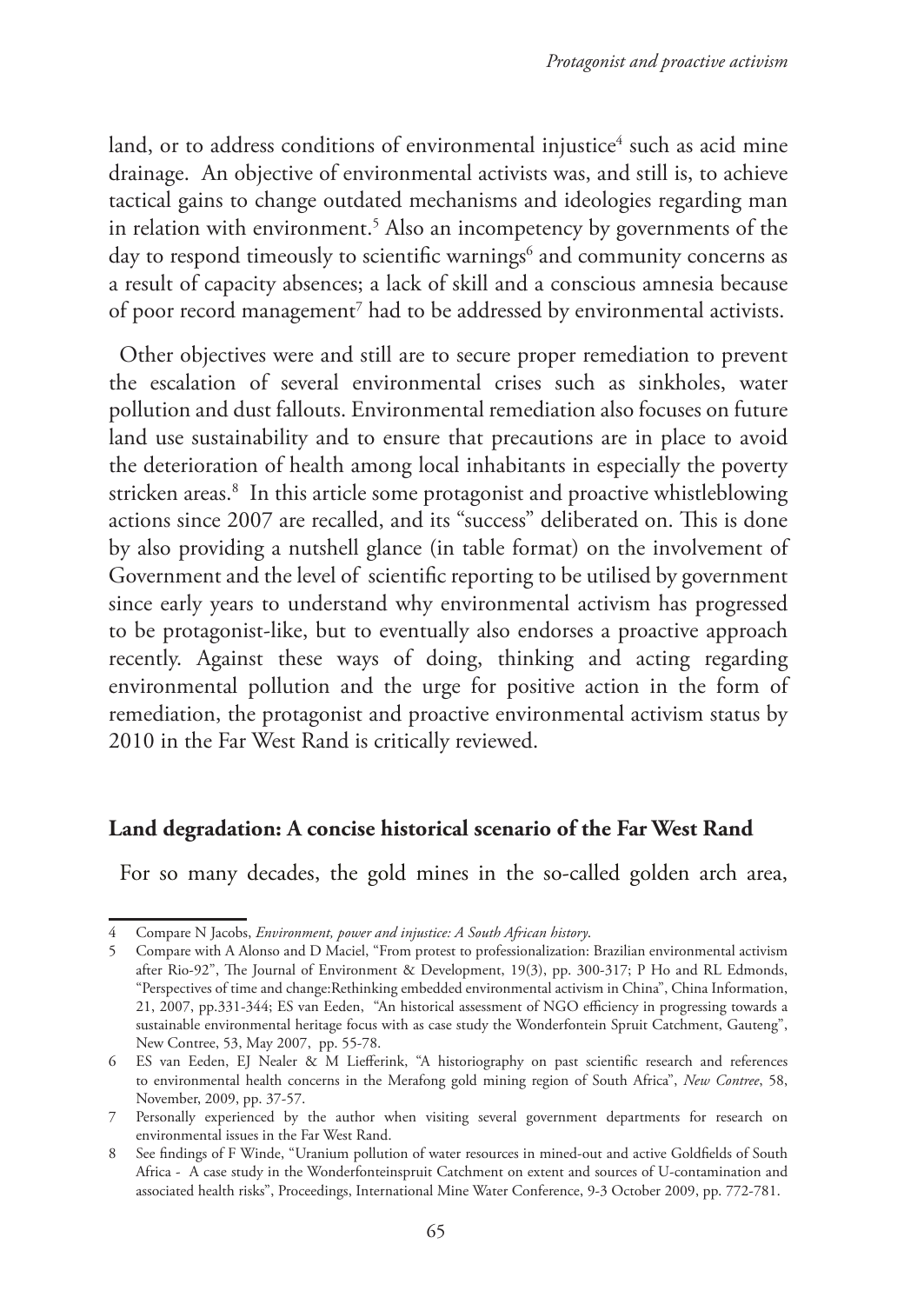known as the West Wits Line,<sup>9</sup> (currently situated respectively in the Western Gauteng and eastern parts of North West Province) had been the cornerstone on which the wealth of the country was "undisturbingly" built.10 Gold mining in the area under discussion is to be associated with initiatives since the early 20th Century. After years of difficulty to stabilize the water rich dolomite compartments to be able to exploit the gold faults in the so-called West Wits (Gold) Line, gold exploration eventually became a reality from the 1930s.<sup>11</sup>

In a concise cryptic history as tabled (see Table 1), $^{12}$  an account is provided of specifically the South African government-of-the-day's level of environmental awareness and involvement in actions which eventually has contributed to a destructive environmental scenario in the Far West Rand:<sup>13</sup>

<sup>9</sup> ES van Eeden, "Die geskiedenis van die Gatsrand vanaf die vestiging van die Trekkergemeenskap omstreeks 1839 tot die proklamering van Carletonville in 1948", (Verhandeling, PU vir CHO, Potchefstroom, 1988), Chapters1,4.

<sup>10</sup> ES van Eeden, "Whose environment? whose nature? – a trans-disciplinary discussion on some inhumane actions in the destruction and construction in nature – case study, the Merafong municipal region", *The Journal for Transdisciplinary research in Southern Africa*, 2 November 2006.

<sup>11</sup> ES van Eeden, "Die geskiedenis van die Gatsrand…", Chapters,4, 5.

<sup>12</sup> This table was compiled from many sources. Amongst others the: Water Research Commission (WRC), WRC Report 1095/1/02, 2002. P Wade et al., "Tier 1 Risk Assessment of Selected Radionuclides in Sediments of the Mooi River Catchment"; Water Research Commission (WRC), Report No 1214/1/06, H Coetzee (compiler), "An assessment of sources, pathways, mechanisms and risks of current and potential future pollution of water and sediments in gold-mining areas of the Wonderfonteinspruit catchment", 2006, Pretoria; MinTails, Harmony Gold Mine and Durban Roodepoort Deep established the Western Basin Environmental Corporation (WBEC) to investigate possible solutions for the treatment and management of AMD. The WBEC entered into a management agreement with the Western Utilities Corporation (WUC) to develop a strategy for the containment, treatment and distribution of mine water. For more information see www. watermarkglobalplc.com. Information obtained from M Liefferink, December 2010; RSA, Department of Water Affairs, Pre-feasibility study to address the handling of underground mine water on the Witwatersrand: Request for proposals, BID W 0137 (WTE), 16 September 2010.

<sup>13</sup> Compare ES van Eeden, "So long gold mines – long lives industries? A case study of Carletonville's battle for economic survival", *South African Economic History Journal*, 12 (1-2), September 1997, pp.103-127; ES van Eeden, AB de Villiers, H Strydom & EJ Stoch. "Mines, peoples and sinkholes – An analysis of the Carletonville municipal area in South Africa as a case study regarding policies of secrecy", *Historia*, 47(1), May 2003; RA Adler, M Claassen, L Godfrey & A Turton, "Water, mining and waste: An historical and economic perspective on conflict management in South Africa", *The Economics of Peace and Security Journal*, 2(2), 2007, pp. 33-34; A Turton, HJ Hattingh, GA Maree, DJ Roux, M Claassen & WF Strydom (eds.), *Governance as a Trialogue: Government –society-science in transition*, Berlin, Springer Verlag, 2007; A Turton, "Parliamentary briefing document. Three strategic water quality challenges that parliamentarians need to know about", Report no. CSIR/NRE/WR/IR/2008/0079/C, 2008; EJ Stoch, F Winde and E Erasmus, "Karst, Mining and conflict – A historical perspective of consequences of mining on the Far West Rand", Paper, Mine Closure Conference, . Australian Centre for Geomechanics, The University of Western Australia, 14 – 17 October 2008; ES van Eeden, "Weaknesses in environmental action in South Africa: A historical glance on the West Rand (Gauteng Province)", *International Journal of Water Resources Development*, 24(3), September, 2008; F Winde, "Uranium pollution of water resources in mined-out and active Goldfields of South Africa - A case study in the Wonderfonteinspruit Catchment on extent and sources of U-contamination and associated health risks", Proceedings, International Mine Water Conference, 9-3 October 2009, pp. 772-781;B Walsh, "Heroes of the environment", *Time*, 29, October, 2007.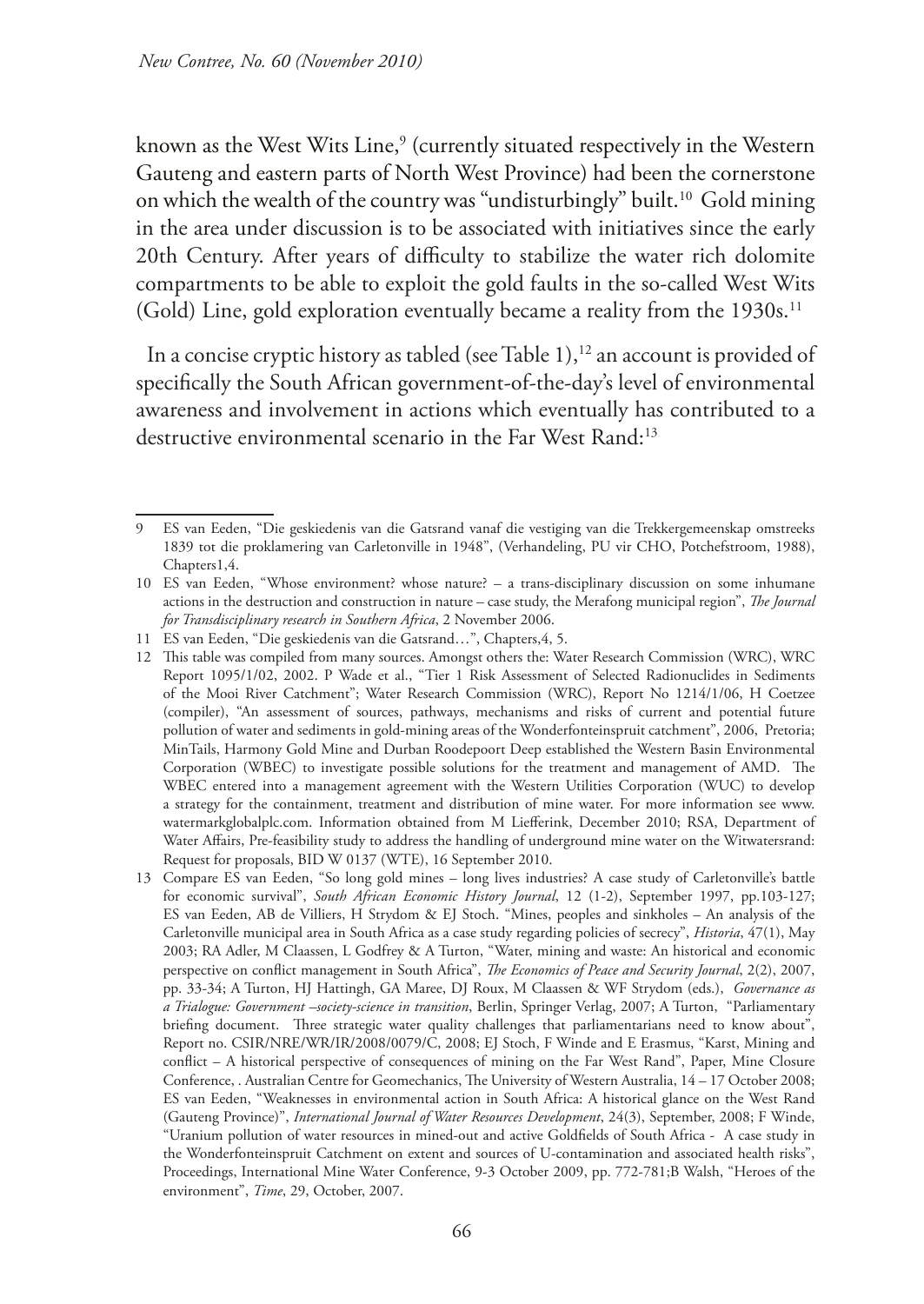# **Table 1: Government's involvement in environmental issues in specifically the Far West Rand – a concise synopsis**

| Date | Governmental efforts to understand and manage the effects of mining activities on the<br>environment                                                                                                                                                                                                                                                                                                                                       |  |
|------|--------------------------------------------------------------------------------------------------------------------------------------------------------------------------------------------------------------------------------------------------------------------------------------------------------------------------------------------------------------------------------------------------------------------------------------------|--|
| 1960 | Final Report of the Interdepartmental Committee on Dolomitic Mine Water: Far West Rand.<br>Submitted to the Minister of Water Affairs by the Director of Water Affairs (JM Jordaan). Pretoria.<br>November.                                                                                                                                                                                                                                |  |
| 1963 | South African Council for Scientific and Industrial Research (CSIR). "Commentary on the Final<br>Report of the Interim Departmental Committee Regarding Dolomitic Mine Water: Far West<br>Rand". Dr. GJ Stander. Director of the National Institute for Water Research. Pretoria. 28.2.1963-<br>10.2.1964.                                                                                                                                 |  |
| 1963 | Establishment of the State Coordinating Technical Committee on Sinkholes and Subsidences at the<br>Council of Geoscience.                                                                                                                                                                                                                                                                                                                  |  |
| 1997 | DWAF commences with the monitoring of radioactivity in the Wonderfonteinspruit Catchment,<br>Far West Rand                                                                                                                                                                                                                                                                                                                                 |  |
| 1998 | Pumping operations from some mined-out workings stopped (Western Basin).                                                                                                                                                                                                                                                                                                                                                                   |  |
| 1999 | Promulgation of the National Nuclear Regulator and the Nuclear Energy Act, No 47 and 46 of<br>1999.                                                                                                                                                                                                                                                                                                                                        |  |
| 1999 | Report, "Radioactivity Monitoring Programme in the Mooi River (Wonderfonteinspruit)<br>Catchment". Institute for Water Quality Studies. DWAF, April.                                                                                                                                                                                                                                                                                       |  |
| 2002 | First decant of acid mine drainage (AMD) in the Far West Rand. August.                                                                                                                                                                                                                                                                                                                                                                     |  |
| 2002 | Publication of the "Radioactivity study on sediments in a dam on the Wonderfonteinspruit<br>Catchment." Conducted by the Council for Geoscience and commissioned by the DWAF.                                                                                                                                                                                                                                                              |  |
| 2002 | Coetzee et al. (2002) of the Council for Geoscience reported on "Uranium and heavy metals in<br>sediments in a dam on the farm Blaauwbank". This study confirmed the findings of Wade et al and<br>used further sequential extractions to characterize the sediments in a dam downstream of mining<br>activities in the Carletonville area.                                                                                                |  |
| 2005 | Publication of the WRC's "Impacts of gold-mining activities on water availability and quality in<br>the Wonderfonteinspruit Catchment." Mining-related impacts such as large-scale land degradation<br>associated with dewatering of karstic aquifers and widespread pollution of surface water and<br>groundwater systems are discussed.                                                                                                  |  |
| 2005 | Establishment of a Government Task Team (GTT) on Mine Closure and Water Management<br>in August. The GTT is tasked with overseeing the establishment of a working group in each of<br>the Basins but eventually failed to prevent and mitigate the environmental catastrophe within the<br>Western Basin and the imminent catastrophe pertaining to the flooding of mining basins and the<br>decant within the Eastern and Central Basins. |  |
| 2005 | First Directive issued by the DWAF to the mines in July to address decant of AMD from the<br>Western Basin – the mines failed – grossly so - to comply with the Directive and DWAF failed to<br>enforce the non-compliance with the Directive.                                                                                                                                                                                             |  |
| 2006 | Publication of a ground breaking assessment report which eventually triggered the establishment of<br>the FSE and fierce activism in the Far West Rand.                                                                                                                                                                                                                                                                                    |  |
| 2006 | The publication of a "Vegetation and bio-monitoring status report: Inclusive of water quality<br>improvement potential" by D van der Walt on the dispersion of treated mine water from Harmony<br>Gold Mine Estate into the Wonderfontein Spruit drainage system.                                                                                                                                                                          |  |
| 2007 | Report, JS du Toit, (Acting Manager: Environmental Manager, Mogaly City Municipality).<br>"Background Report on Communities at Risk Within Mogale City Local Municipality Affected by<br>Mining Related Activities, with Special Reference to Radiation & Toxicity." September.                                                                                                                                                            |  |
| 2007 | Report by PJ Hobbs (CSIR) on, "A Hydrogeological Assessment of acid mine drainage Impacts in<br>the West Rand Basin, Gauteng Province." Report No. CSIR/NRE/WR/ER/ER/2007/009's7/C.                                                                                                                                                                                                                                                        |  |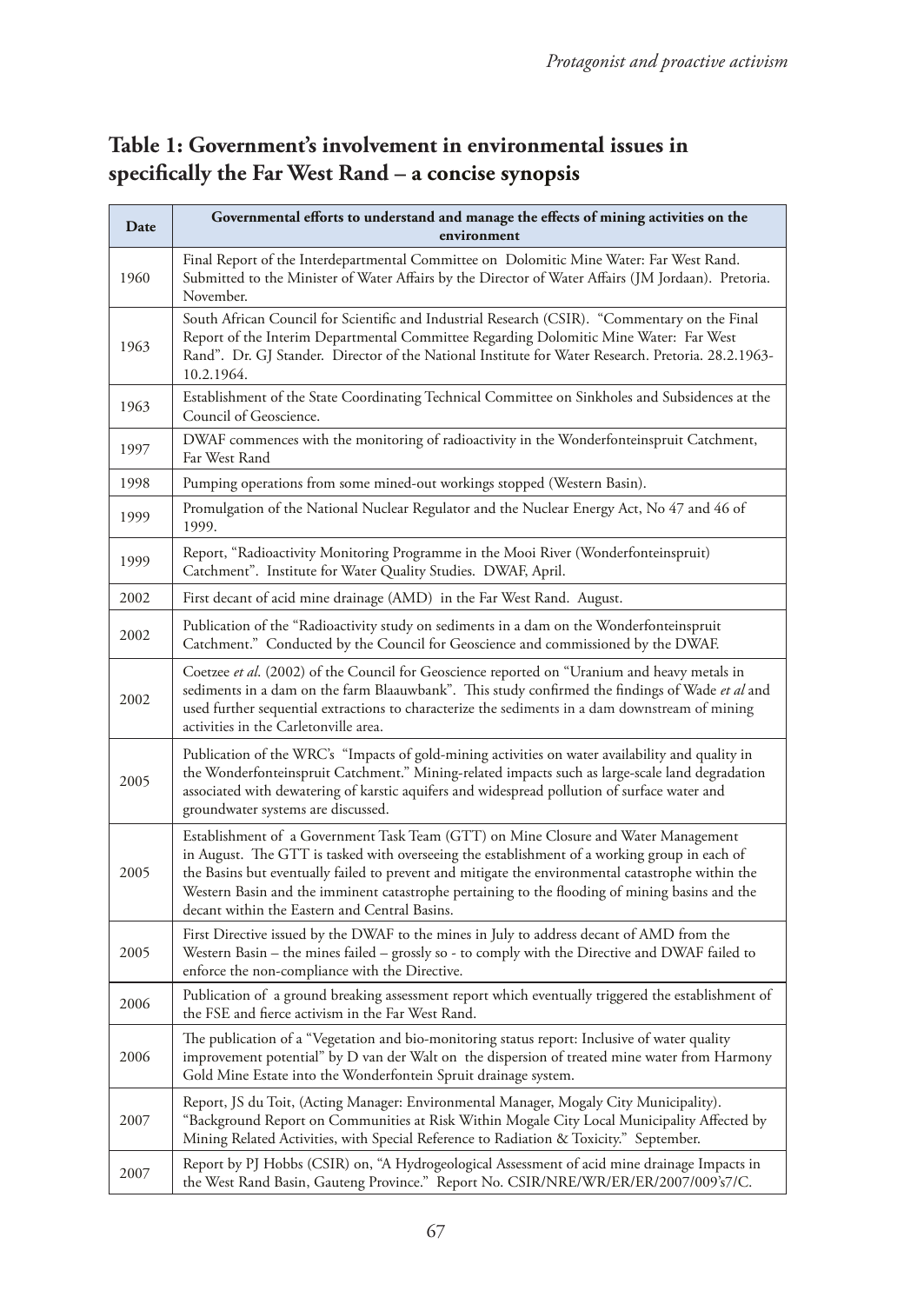| 2007 | Publication of the NNR - National Nuclear Regulator (NNR) Report - TR-RRD-07-0006 -<br>"Radiological Impacts of the Mining Activities to the Public in the Wonderfonteinspruit Catchment<br>Area." 12 July, 2007.                                                     |  |
|------|-----------------------------------------------------------------------------------------------------------------------------------------------------------------------------------------------------------------------------------------------------------------------|--|
| 2007 | Publication of the "Status Report on the Actions Arising from the Study of Radiological<br>Contamination of the Wonderfonteinspruit Catchment Area (WCA)". 29 October.                                                                                                |  |
| 2008 | Establishment of a Regulators Task Team (RTT) and Team of Experts (TOX) to address the<br>radiological contaminated areas within the Wonderfonteinspruit Catchment Area.                                                                                              |  |
| 2008 | Report by PJ Hobbs on "Situation analysis of hydrologic and hydrogeologic factors informing the<br>Royal Engineering Groundwater Supply on Sterkfontein 173IQ, Krugersdorp (Report CSIR/NRE/<br>WR/ER/2008/0107/, July).                                              |  |
| 2008 | Western Utility Corporation solution proposed known as the ABC process (the CSIR's Alkaline<br>Barium Calcium process). The scoping phase of the project has been completed in 2009. There is<br>no benefit as yet since Government did not approve the WUC solution. |  |
| 2009 | NNR Action Plan published in July.                                                                                                                                                                                                                                    |  |
| 2009 | Publication of Draft Regional Mine Closure strategies for the West, Far West, Central and Eastern<br>Rand Basins.                                                                                                                                                     |  |
| 2009 | Expiration of the Department of Water Affairs' Directives to the mines in 2008. Issuing of<br>new DWA Directives against mining companies. There has been no implementation of the<br>recommendations at the time of writing and the Report is still in draft format. |  |
| 2010 | Intervention by the Minister of Department of Water Affairs on the 18 <sup>th</sup> of March to address AMD<br>with no specific success by November year.                                                                                                             |  |

With time then a large historically rich environment transformed into a "disastrous, polluted and health concerned state".14 Similar research activities by the South African government as indicated in Table 1, were sponsored or assigned by the gold mines. However, as also pointed out in Table 1, the wheel of real action by government against companies did not turn efficiently and fast enough to eventually avoid an acid mine drainage (AMD) disaster as environmental activists have witnessed, amongst others from 2008 and by late 2010. The AMD problem features at decants in the Far West Rand goldfields, which is an area also accommodating the Cradle of Humankind. 15

Against all these dormant outcomes then as reflected in the environmental history of the Far West Rand,<sup>16</sup> a route of proactive environmental activism nevertheless gained momentum through the FSE's actions. In recent years (2007-2010) the creating of awareness on all community levels, and to

16 Compare L Fagan, "Randfontein tackles mine dust menace", *Citizen*, 23 September, 2005.

<sup>14</sup> Compare N Jacobs, *Environment, power and injustice: A South African history*; ES van Eeden, EJ Nealer & M Liefferink, "A historiography on past scientific research and references to environmental health concerns in the Merafong gold mining region of South Africa", *New Contree*, 58, November, 2009; Anon. "100 Years of uranium pollution." *Finweek*. 1 November 2007.

<sup>15</sup> At the time of writing, AMD pollution already was seriously affecting the Cradle of Human Kind heritage site.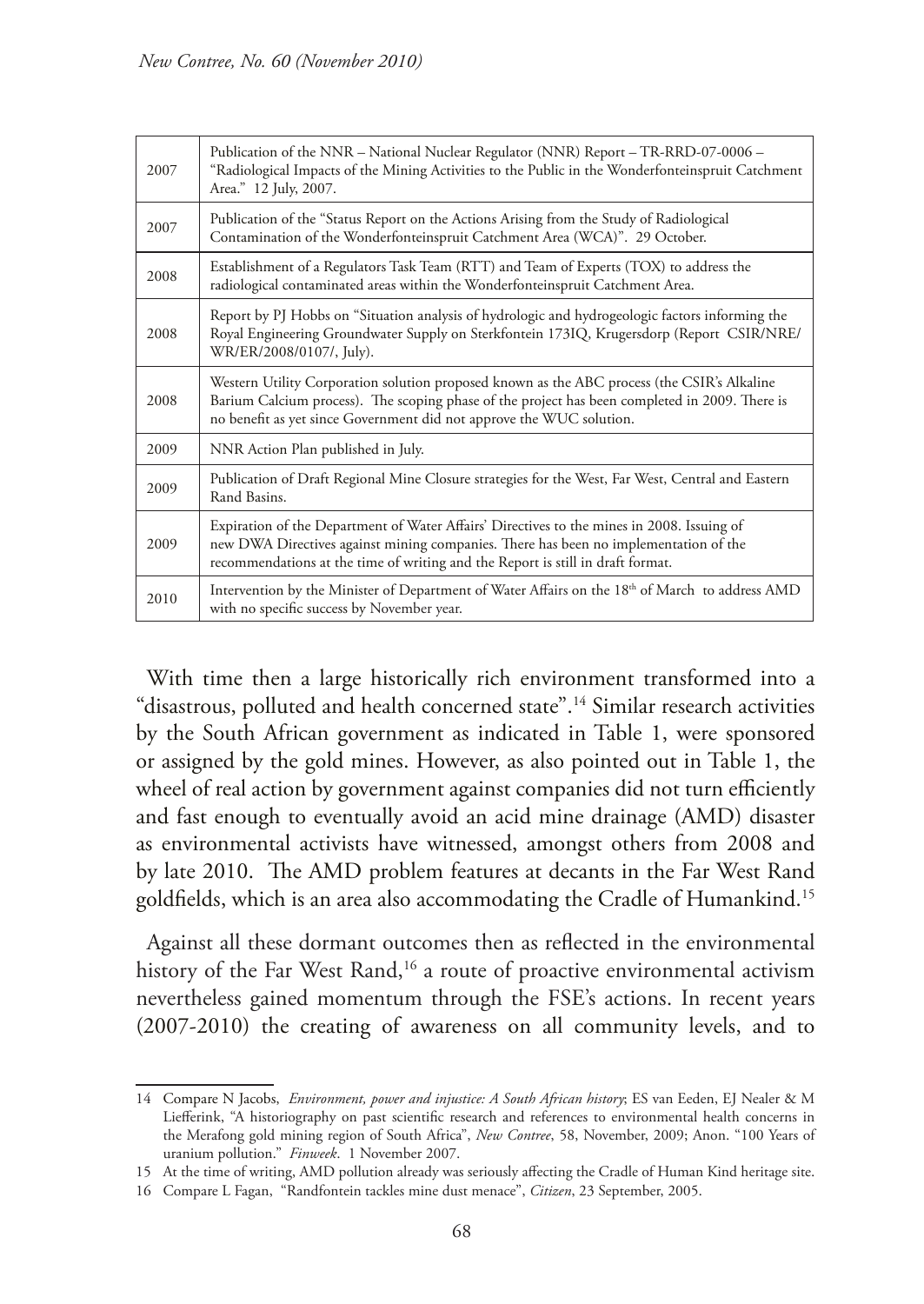support the activation of plans of action to remediate, became prime foci.<sup>17</sup>

#### **Looking back at environmental activism**

Protagonist and proactive environmental activism regarding the status of mined land in South Africa is a fairly new combined-like approach that somehow spontaneously developed to respond to negative environmental externalities of the past, and to some current environmental concerns.<sup>18</sup> Until the 1960s, activism in South Africa country was notable for its subdued tone, though it was equally associated with an authoritarian system of government with a dominant economic focus, as was the scenario internationally.<sup>19</sup> In the late 1970s, however, a new tone was eminent, supporting a strong  $Marxist^{20}$ sense of justice, in which the environment played a subsidiary role and in which concerns about human exploitation and the health of humans in the workplace were accentuated more.<sup>21</sup> Environmental activism, up to the 1990s, was notable for its sectionalist, elitist nature.<sup>22</sup> It was mostly driven by self-interest and motivated, for example, by damages suffered by farmers, landowners and occupiers of land affected by pollution caused by local mining operations.23 As a rule, the type of relief sought by the affected parties was an interdict compelling the polluting mining company to stop causing a nuisance, or face legal steps.<sup>24</sup> The mining companies merely responded in most cases

<sup>17</sup> ES van Eeden, & I Brink, "Factors that determine the facilitation of stakeholders and roleplayers in environmental management – Some philosophical-historical thoughts with the Merafong area as example", *Koers*, 4(3), 2007.

<sup>18</sup> E Tempelhoff, "Inwoners moet weet van giftige gebied", *Beeld*, 10 Augustus 2004; M Liefferink, Personal Archive of documents and correspondence, 2006-2010.

<sup>19</sup> See Phia Steyn en Andre Wessels, 'The roots of contemporary governmental and non-governmental environmental activities in South Africa, 1654-1972', *New Contree,* 45, 1999, pp. 77-80;Alfred Crosby, 'The past and the present of environmental history', *The American Historical Review,* 100, 4, 1995, pp. 1177-89; Donald Worster, 'Transformations of the Earth: Toward an Agroecological Perspective in History,' *Journal of American History,* 76, 1990, pp. 1087-1106.

<sup>20</sup> Comp. are Dawn Nell, 'An historiographical overview of environmental history in South Africa', *History Compass,* 2, 1, 2005.

<sup>21</sup> ES van Eeden, "An historical assessment of NGO efficiency in progressing towards a sustainable environmental heritage focus with as case study the Wonderfontein Spruit Catchment, Gauteng", *New Contree*, 53, May 2007, pp. 55-78.

<sup>22</sup> ES van Eeden, "Whose environment? whose nature? – a trans-disciplinary discussion on some inhumane actions in the destruction and construction in nature – case study, the Merafong municipal region", *The Journal for Transdisciplinary Research in Southern Africa*, 2 November 2006.

<sup>23</sup> Compare L Fagan, "Randfontein tackles mine dust menace", *Citizen*, 23 September, 2005; ES van Eeden, "Whose environment? whose nature? …", *The Journal for Transdisciplinary Research in Southern Africa*, 2 November 2006.

<sup>24</sup> ES van Eeden, JF Durand & M Liefferink, "Legal issues concerning mine closure and social responsibility on the West Rand", *The Journal for Transdisciplinary Research in Southern Africa* , 5(1), July, 2009; M Liefferink, Personal Archive of documents and correspondence, 2006-2010.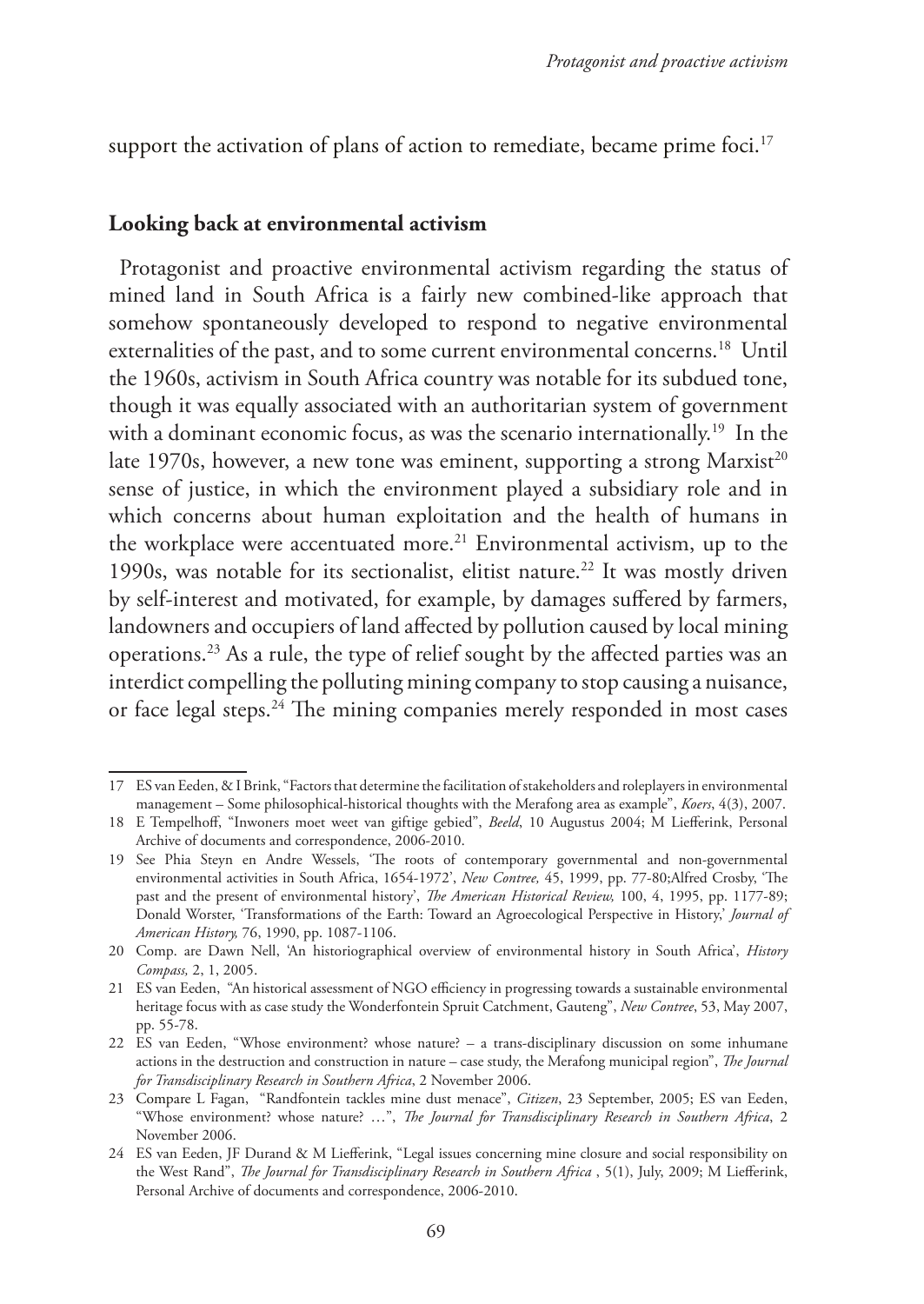by simply buying up the land.25 They would then typically continue with their destructive operations.26 Therefore environmental activism since this era up to 2010 still was under constraint by several elements of authoritarian domination by both government and mining companies as injurers.<sup>27</sup>

# *A new Act provides freedom*

With the newly adopted National Environmental Management Act (NEMA) in 1998, gold mines found it more difficult to merely continue their operations and environmental destructions unnoticed.<sup>28</sup> An awareness of research reports,29 as well as a freedom to speak out, provided a platform for environmental activists to regularly whistleblow to make life for government and the mines intolerable.30 These actions from especially 2007 supported the formal founding of the Federation for a Sustainable Environment (FSE) for South Africa in October of this year to strengthen the activist's voice countrywide.31Its perhaps only with the birth of this movement that the concept "proactive environmental activism", though still with a protagonist tone in environmental concerns, gradually obtained some spontaneous momentum amidst fierce whistleblowing campaigns in South Africa.<sup>32</sup> Though the concept of being proactive, is still new to activists and researchers in South Africa dealing with the environment, "proactive environmental activism" in literature dates

<sup>25</sup> ES van Eeden, "Whose environment? whose nature? …", *The Journal for Transdisciplinary Research in Southern Africa*, 2 November 2006.

<sup>26</sup> Compare EJ Stoch, F Winde and E Erasmus, "Karst, mining and conflict – A historical perspective of consequences of mining on the Far West Rand", Paper, Mine Closure Conference, . Australian Centre for Geomechanics, The University of Western Australia, 14 – 17 October 2008.

<sup>27</sup> An injurer in this context can shortly be defined as the person/group that affects the environment with power and decision making. See ES van Eeden, & I Brink, "Factors that determine the facilitation of stakeholders and roleplayers in environmental management – Some philosophical-historical thoughts with the Merafong area as example", *Koers*, 4(3), 2007.

<sup>28</sup> Compare E Tempelhoff, "Groep plaas druk op regering oor spruit se water", *Beeld*, 4 Januarie 2007.

<sup>29</sup> Compare F Winde's recent report on "Identification and classification of areas of intervention" (appendix D of the Wonderfonteinspruit remediation project site identification report, May 2010 in which research data from the late 20<sup>th</sup> Century are utilized (obtained from M Liefferink, December 2010).

<sup>30</sup> Compare D Tesch & W Kempton, "Who is an environmentalist? The polysemy of environmentalist terms and correlated environmental actions", *Journal of Ecological Anthropology*, 2004, pp. 67, 81; ES van Eeden, "Is die regering omgewingsgroen of 'n boelie? 'n Beknopte perspektief op omgewingsbewaring in die eertydse Verre Wesrand (tans Gauteng)", *Word & Action/Woord & Daad*, 401/402, Spring/Summer, 2007.

<sup>31</sup> M Liefferink, Personal Archive of documents and correspondence, 2006-2010; ES van Eeden, "An historical assessment of NGO efficiency in progressing towards a sustainable environmental heritage focus with as case study the Wonderfontein Spruit catchment, Gauteng, *New Contree*, 53, May 2007, pp. 55-78.

<sup>32</sup> Federation for a Sustainable Environment (FSE), "Non-Profit Organisation Annual Report", December, 2010, pp. 1-55; M Liefferink, & ES van Eeden, "Environmental activism to promote the remediation of mined land and acid mine drainage: a success story from the South African goldfields", International Mine Water Symposium, Cape Breton University, Sydney, Nova Scotia, Canada, 6-9 September 2010.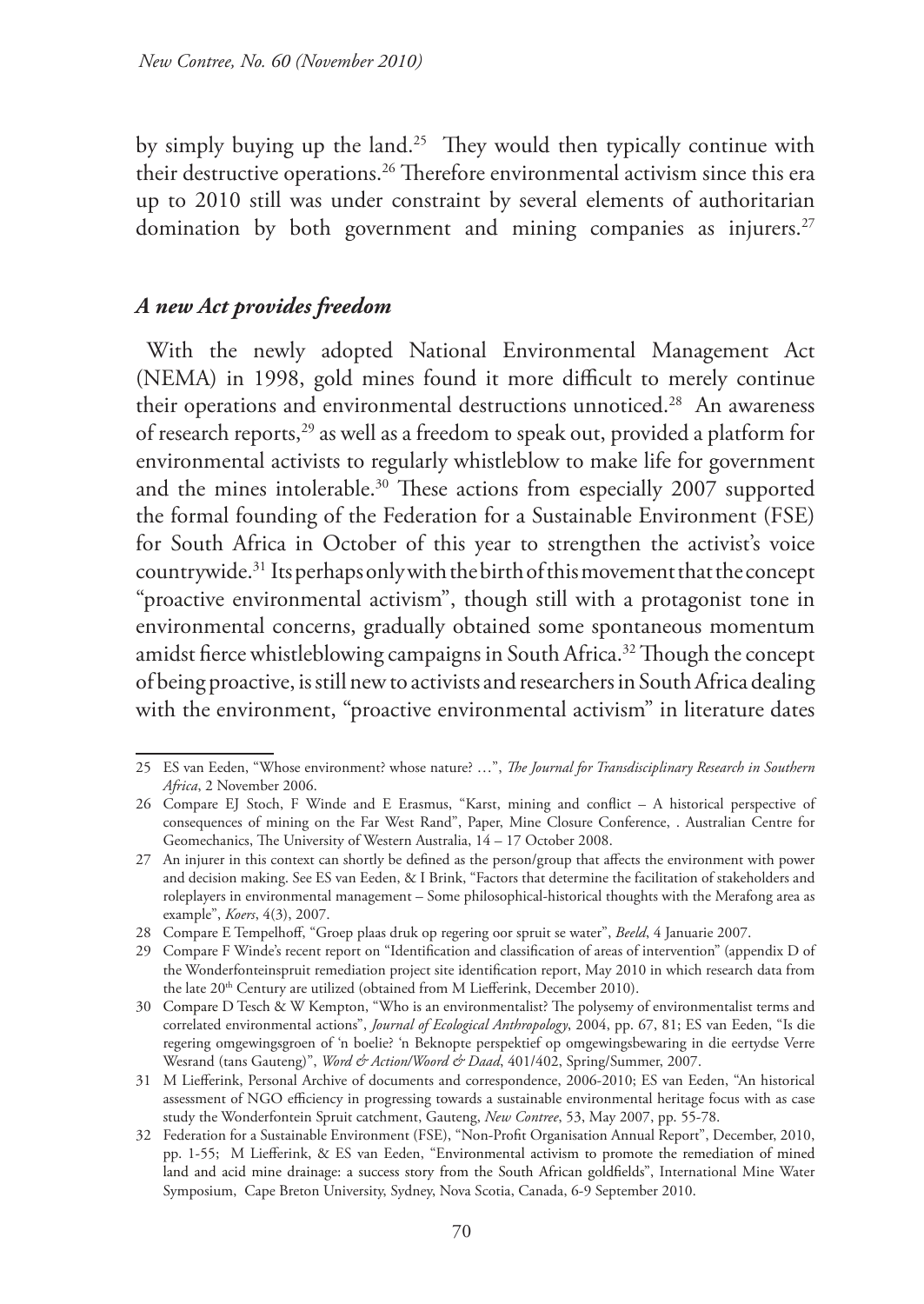back to at least the late 1990s.33 The "users" of the concept mostly appear to be business oriented, though academic in approach if research efforts are required to find a variety of solutions for managing environmental problems or crises.<sup>34</sup>

The FSE defines its "proactive" environmental intentions as essential answers to the call of environmental and social justice, morality and equity:<sup>35</sup>

> It is not motivated by narrow self-interest, but instead pursues objectives to protect the rights of indigent and sometimes ill-informed members of urban mining communities. It is built on the real voices and engagement of ordinary people.

In the Far West Rand, the FSE's proactive environmental activism focus followed and still follows a grassroots route to: 36

…build capacity, to empower, to inform the disempowered, the marginalized, the disadvantaged and vulnerable members of communities, mostly resident in urban environments that originally had been developed by the mining companies. It is centred on the development of broad-based community involvement and participation.

To be able to progress towards following a proactive approach, a protagonist style towards environmental issues was spontaneously continued. Proper remediation to prevent the further escalation of environmental disasters such as sinkholes, water pollution and dust fallouts in the study area under discussion were for example continuously called for. Also the call for remediation efforts to ensure future land-use sustainability and to make certain that precautions are in place to avoid the deterioration of health among local

<sup>33</sup> C Mikish, "Environmental activism", Earth Day, 1999, Peace matters ", 1999 (available at http://www. augsburg.edu/home/peace/riverkeepers.html, as accessed on 25 October 2010.

<sup>34</sup> See BA Martin, "Creating value with proactive environmental strategies", *Environmental Quality Management*, 15(2), Winter 2005, pp. 21-25. Also compare the research and development of PERDI in a lead contaminated recycler's world. PERDI is the acronym for Proactive Environmental Research and Development Inc. See http://www.recycle.net/trade/rs190122.html. Videos on "Proactive environmental protection" (developed on 20 Nov 2006 on TEDCO Brownfields development and 13 March 2008) is also available on the search engine Youtube.com .

<sup>35</sup> Federation for a Sustainable Environment (FSE), "Non-Profit Organisation Annual Report", December, 2010, pp. 1-55; B Walsh, "Heroes of the environment", *Time*, 29, October, 2007; M Liefferink, Personal Archive of documents and correspondence, 2006-2010; E Tempelhoff, "Gifspruit", *Beeld*, 3 Februarie 2007; E Tempelhoff, "Owerheid erken Spruit is besoedel", *Beeld*, 8 Februarie 2007; E Tempelhoff, "Suur mynwater lei tot sinkgate. Vreet aan dolomietkompartemente", *Beeld*, 24 April 2007.

<sup>36</sup> ES van Eeden, M Liefferink & E Tempelhoff, "Environmental ethics and crime in the water affairs of the Wonderfontein Spruit Catchment, Gauteng South Africa", *The Journal for Transdisciplinary research in Southern Africa*, 4(1), July, 2008; ES van Eeden, EJ Nealer & M Liefferink, "A historiography on past scientific research and references to environmental health concerns in the Merafong gold mining region of South Africa", *New Contree*, 58, November, 2009; J Avni, "Lives at risk. State new about danger for 40 years", *Sowetan*, 24 July 2007; E Tempelhoff, "Groep plaas druk op regering oor spruit se water", *Beeld*, 4 Januarie 2007; N von Moltke, "Who's to blame", *SHEQ Management.* September- October, 2007.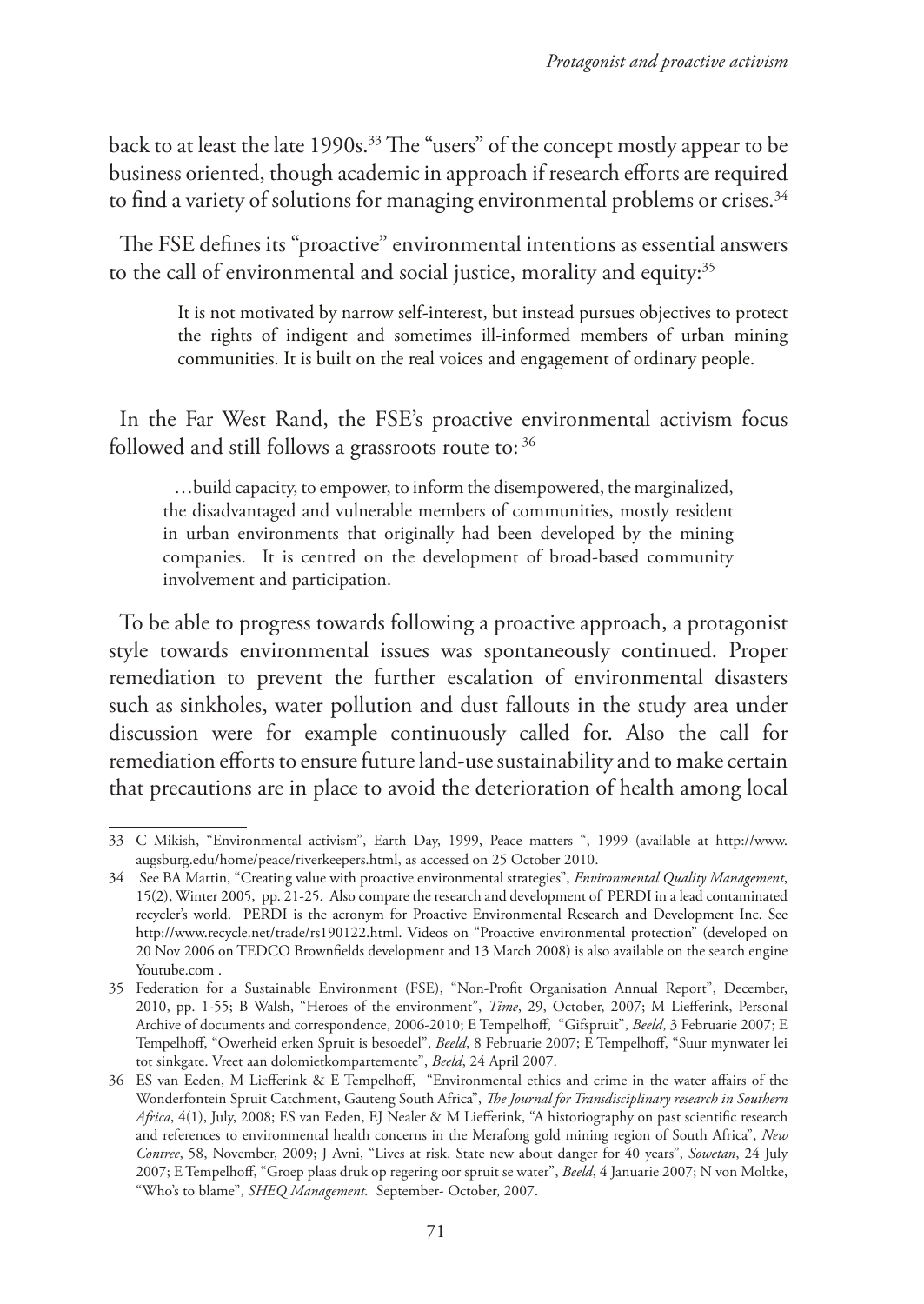inhabitants in especially the poverty stricken areas were, and still are, whistle blowing themes.37 All the aforementioned historical and scientific aspects and actions are already widely researched and published, and will therefore not be discussed in the next sections, though some past environmental activist actions are statistically tabled (See Table 2).

#### *Protagonist and proactive environmental activism in the Far West Rand*

Strategies of protagonist and proactive environmental activism were developed from a knowledge-base of research done and a research process of collecting research reports, as well as systematically working through scientific academic and official reports.38 A vast hoard of documents pertaining to the Far West Rand was thus assembled and augmented from time to time by fresh acquisitions.39 In the case of the area under discussion, the role of the activist initially has been seen as basically having the leading responsibility to disclose the findings of reports<sup>40</sup> to the public in many formats and pathways, and to put pressure on the Government to act according to the approved NEMA.

Indications of these disclosures to the public are listed in Table 2:<sup>41</sup>

<sup>37</sup> Compare F Parker, "'Don't drink the water.' Cancer plagues people living near Westonaria mine", *Mail and Guardian*, 5-11 February 2010; S Tang, "Heavy mine metal sludge poisons land", *City Press*, 6 June 2010; Transvaal Agricultural Union (TAU) SA, "SA's poisoned water", *Public Eye*. 21 May – 25 May, 2010.

<sup>38</sup> Anon. "SA 'Erin' widens toxic water fight. Water too dangerous for farming", *The Citizen*, 14 August 2007.

<sup>39</sup> M Liefferink, Personal Archive of documents and correspondence, 2006-2010; ES van Eeden, EJ Nealer & M Liefferink, "A historiography on past scientific research and references to environmental health concerns in the Merafong gold mining region of South Africa", *New Contree*, 58, November, 2009.

<sup>40</sup> Typical examples of report disclosure were: WRC, Report No 1214/1/06, H Coetzee (compiler), "An assessment of sources, pathways, mechanisms and risks of current and potential future pollution of water…", 2006; RSA, National Nuclear Regulator (NNR), "Radiological Impacts of the Mining Activities to the Public in the Wonderfonteinspruit Catchment Area", Report TR-RRD-07-000, 2007 (Also known as the Brenk Report);NNR, R Barthel, G Deissman & W Leotwane (007), "Radiological impact assessment of mining activities in the Wonderfonteinspruit Catchment area", Paper that was avoided to be presented at the Environment Conference, Pilanesberg, NWU, South Africa, 3-July, 2007. In this report the radiological risks of the mining activities for cattle being watered at polluted surface water bodies in the Wonderftontein Catchment area in the West Rand were extensively looked into; RSA, NNR, Status report on the actions arising from the study of radiological contamination of the Wonderfonteinspruit Catchmen area (WCA), 29 October 2007.

<sup>41</sup> J Avni, "Lives at risk. State new about danger for 40 years", *Sowetan*, 24 July 2007; "Report exposes high water contamination", *Sowetan*, 3 August 2007; "Poisoned by mines", *Sowetan*, 20 August 2007. Also compare FSE, "Non-Profit Organisation Annual Report", December, 2010, pp. 1-55.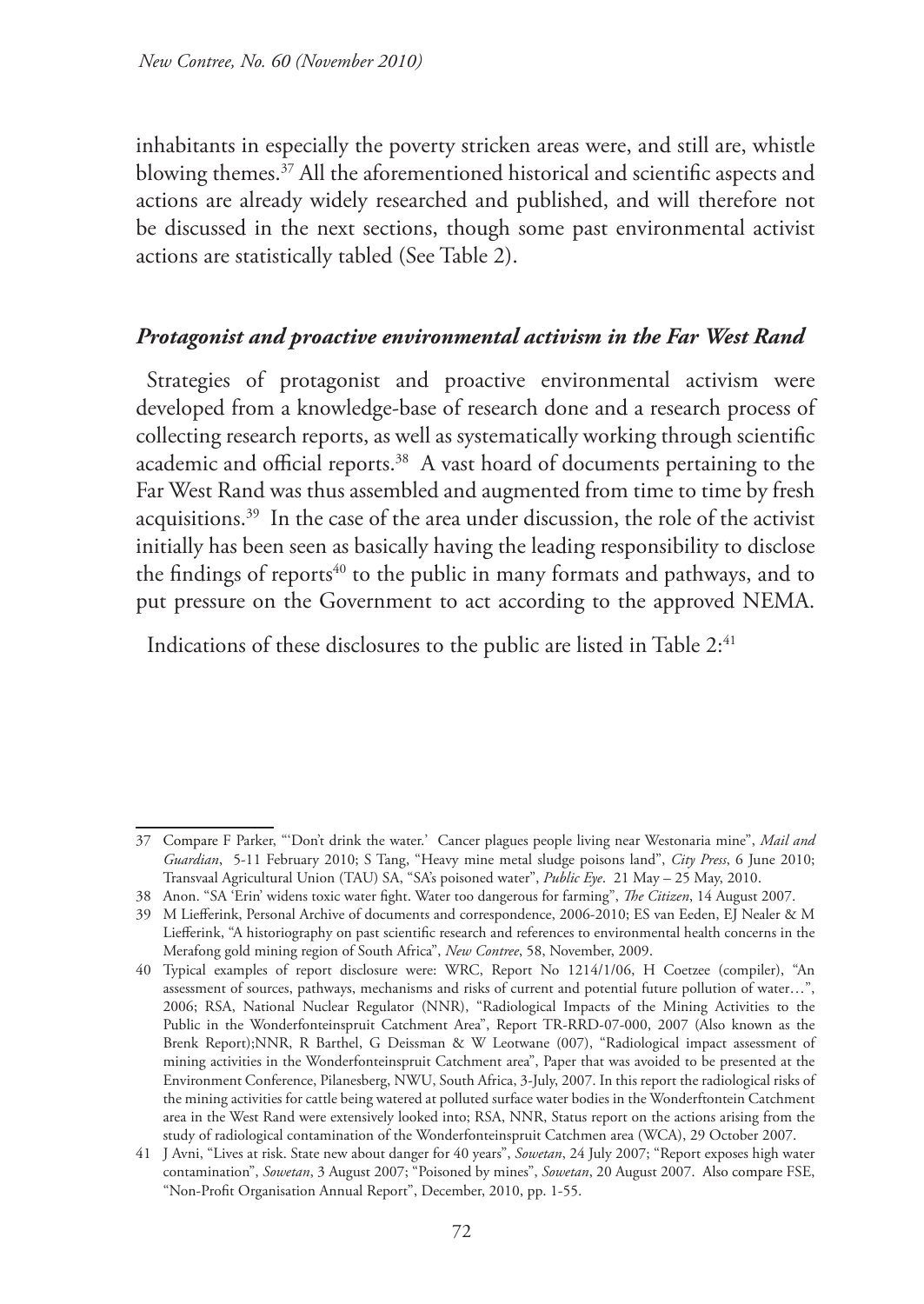| <b>Method</b>                                                                               | <b>Activist opportunities</b> |
|---------------------------------------------------------------------------------------------|-------------------------------|
| Workshops and site visitations                                                              | 252                           |
| Academic symposiums, conferences and seminars                                               | 84                            |
| Distribution of pamphlets, brochures and questionnaires                                     | 16800                         |
| News media reports, including radio interviews and television screenings                    | $750*$                        |
| Submissions to Parliamentary Portfolio Committees and Provincial<br>Legislatures            | 12                            |
| Submissions to the South African Human Rights Commission and the<br><b>Public Protector</b> | 6                             |
| Protest marches, Presentation of Petitions and picketing                                    | 35                            |

# **Table 2: A classification of activism in the Far West Rand Region for the period 2007-2010**

*\** In 2010 the FSE solicited extensive national and international news media coverage on AMD. More than 38 network systems reported (FSE, 2010, 8-38). The figure of 750 is only approximate. It actually is much higher.

A significant paradigm shift in environmental transparency, ethics and accountability has resulted from several years of environmental activism in the area under discussion that marked dedicated protagonist like activism; more cooperation with activists and an involvement of activists from various professional sectors.42 As such environmental activists have also gradually changed their whistleblowing strategy to also support intentions by injurer(s) to positively contribute towards efforts with a view to develop progressively towards achieving a sustainable environment.<sup>43</sup> Since 2007 lashes were not withhold through environmental activism if it was deemed necessary,<sup>44</sup> but equally progress towards any form of honest remediation by injurers was praised.45 A few strides towards remediation, and some critical points on it, are worth mentioning.

<sup>42</sup> ES van Eeden, M Liefferink & E Tempelhoff, "Environmental ethics and crime in the water affairs of the Wonderfontein Spruit Catchment, Gauteng South Africa", *The Journal for Transdisciplinary research in Southern Africa*, 4(1), July, 2008.

<sup>43</sup> Based on the correspondence by the FSE (through M Liefferink) and the several newspapers used or informed to whistleblow.

<sup>44</sup> A Ferreira, "SA running on empty", *Sunday Times (Business Times).* 23 May 2010.

<sup>45</sup> Anon. "Mining rehabilitation. Dirty miners will pay. Miners to face strong arm of law for rehab non compliance, govt warns." *Creamer Media's Mining Weekly, 20* November 2009; S Bega, "Moral miners avert flooding disaster", *Saturday Star,* 12 June 2010.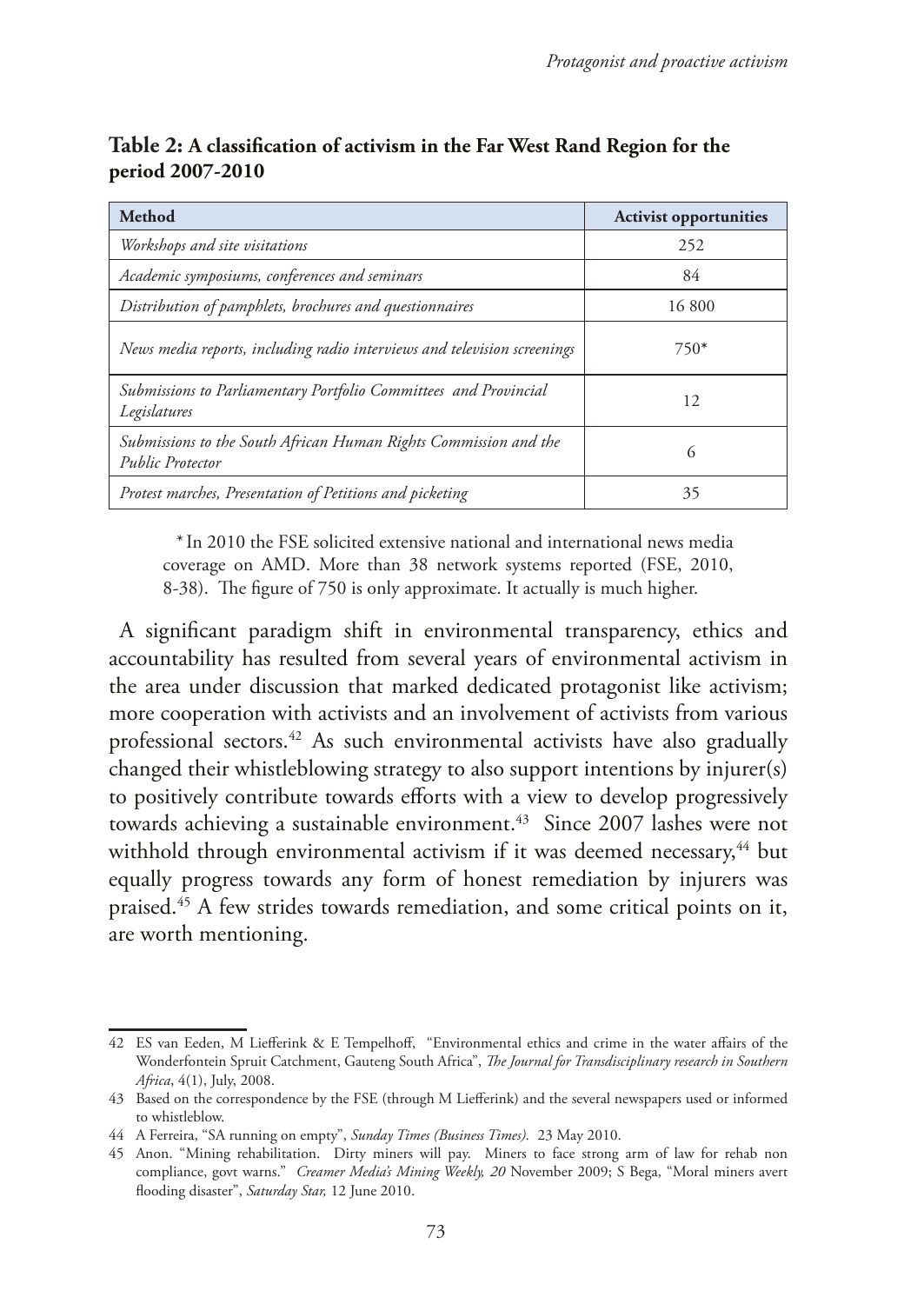#### **Remediation processes gain momentum**

Actions in progressing towards remediation after several whistleblowing efforts by environmental activists can be recalled. The first was the establishment of the Wonderfontein Regulators' Steering Committee (WRSC) in 2008; followed by the development of a Remediation Action Plan (RAP) for the area from April 2009, as well as the associated Public Involvement and Participation (PIP) process. This WRSC, consisting of officials of all the relevant government departments as well as local authorities and tertiary research institutions, has been at the helm of the process to steer the whole remediation process for the Far West Rand. The NNR of South Africa chairs the WRSC and, at the time of writing, exercised stricter control over discharges from the mines.<sup>46</sup>

Also the Department of Water Affairs  $(DWA)^{47}$  imposed stricter measures on mines from 2007 regarding the terms and conditions of all water use licenses in an effort to stop the potential contamination of for example the Wonderfontein Spruit (Stream) in the Far West Rand. Another progressive action from DWA was the appointment of a group, known as a Team of Experts (TOX) in 2008 to identify priority environmental hotspots, and in which they also involved FSE activists by 2009 on a high level. The mines were then asked to contribute financially towards the remedial work to be done, as per the findings and recommendations of the TOX.48 In many ways this milestone approach from DWA to acknowledge the value and importance of environmental activists and activism endeavours in the area under discussion, reflects enormous progressive strides for valuing environmental activism in South Africa in general. The South African Minister of Energy also followed the same route by tasking Mrs Mariette Liefferink (as FSE representative) to act as Director of the Board of the NNR and so representing the interests and concerns of communities affected by nuclear activities, including mining.<sup>49</sup>

From 2009 more progress was made with the developing of an implementation plan for the remediation of the Far West Rand. To the disappointment of NGO's and the public no remedial action was in sight at all by November

<sup>46</sup> M Liefferink, Personal Archive of documents and correspondence, 2006-2010, E-Mail letter, RH Cohen/M Keet, "Draft notes regarding the meeting held on the 7<sup>th</sup> of July at the NWU in Potch [focussing on the "flawed" RAP document], 25 July 2009.

<sup>47</sup> Before 2009 known as DWAF – Department of Water Affairs and Forestry.

<sup>48</sup> Republic of South Africa, Dept. of Water Affairs and Forestry, Wonderfonteinspruit Catchment Area, " Remediation Action Plan", April 2009, pp. 2010.

<sup>49</sup> FSE, "Non-Profit Organisation Annual Report", December, 2010, pp. 1-55.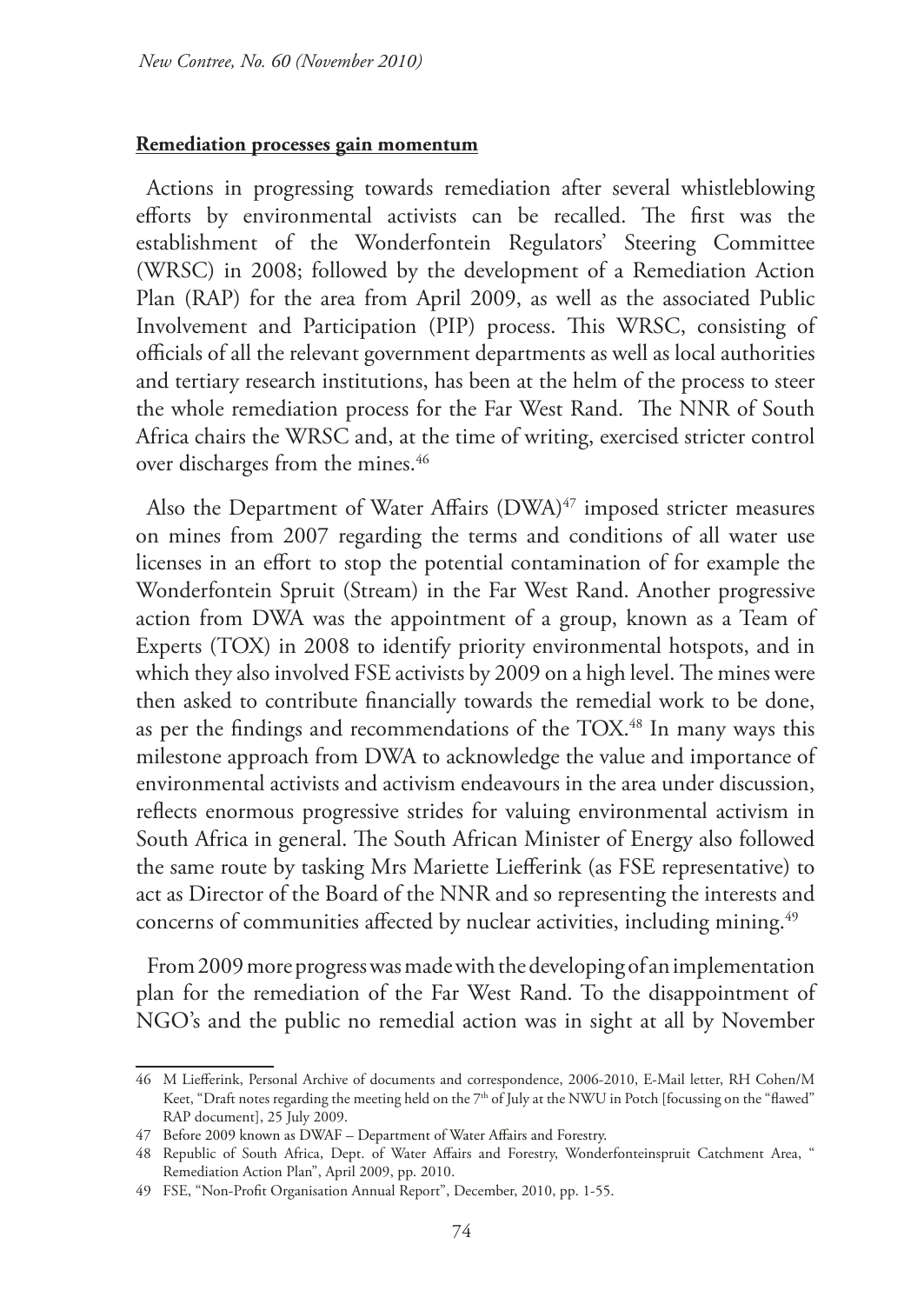2010,50 and also no immediate sign of action envisaged for early 2011.

# **Acid Mine Drainage (AMD)**

Due to years of environmental negligence by mines in the Far West Rand,<sup>51</sup> the problem of AMD became a fierce debate by 2008<sup>52</sup> and an uncontrolled environmental crisis by 2010.<sup>53</sup> It required substantial time consuming inputs of activism to raise awareness on AMD from foot-soil communities to government spheres.54

In response to a statement presented by civil society organisations on 3 December 2009 on the issue of AMD in the underground mining basins, the government – in its role as custodian of South Africa's precious and scarce water resources – was called upon to disclose the various options for dealing with the problem of AMD in the Witwatersrand Basin.<sup>55</sup>

<sup>50</sup> M Liefferink, Personal Archive of documents and correspondence, 2006-2010, Republic of South Africa, ED Peters, Minister of Energy/M Liefferink (FSE) re appointment of Liefferink to serve on the Board of the National Nuclear Regulator, 25 November 2009;Report, FSE, "FSE's Response to the Inter Ministerial Committee's (ICM) Press Statement on the Treatment of Acid Mine Drainage (AMD)" issued on 26 December 2010.

<sup>51</sup> JE Cobbing, "Institutional linkages and acid mine drainage: The case of the Western Basin in South Africa", *International Journal of Water Resources Development*, 24(3), 2008, pp. 451-462; J Eybers, "Daar's (vuil) water!" *Rapport,* 21 September 2008; PJ Hobbs, "A hydrogeological assessment of acid mine drainage impacts in the West Rand Basin, Gauteng Province" CSIR/NRE/WR/ER/2007/0097/C, 2007.

<sup>52</sup> Department of Mineral Resources (DMR), Regional Closure strategy for the Far West Rand Goldfields, Council for Geoscience Report No: 2008-0248, 2009; Report No: 2008-0253, 2008; D Fig, Acid mine drainage on the Witwatersrand: reluctant regulation, scavenger capitalism and the assault on health and the environment, draft presentation for the *New South African Review 2011*, pp. 1-18.

<sup>53</sup> K Naicker, E Cukcrowska & T.S. McCarthy, "Acid mine drainage arising from mining activity in Johannesburg, South Africa and environs", *Environmental Pollution*, 122(1), pp. 29-40; I Salgado, "Acid mine water is a ticking bomb." *Business Report*, 30 September 2009; Anon., "SA's toxic water. How our water is becoming unusable", *Financial Mail*. 28 November 2008; S Bega, "Living in fear of a toxic Tsunami*. ", Saturday Star*, 12 April 2009; I Salgado, "Acid mine water is a ticking bomb." *Business Report*, 30 September 2009; L Prinsloo, "Acid Mine Drainage. Water Woe. Urgent decisions necessary to avoid environmental consequences", *Creamer Media's Mining Weekly*, 26 February – 4 March, 2010; S Masondo, "City faces acid deluge. Toxic minerals and acids at dangerous level", *The Times*, 12 March 2010.

<sup>54</sup> N Funke, "Environmental lobbying in South Africa: The case of Acid Mine Drainage activism in Johannesburg", Draft chapter for publication, 2010; S Masondo, Acid Mine Drainage: What it is", *The Times*, 12 March 2010; "City faces acid deluge. Toxic minerals and acids at dangerous level*", The Times*, 12 March 2010.

<sup>55</sup> WRC, Report No 1214/1/06, H Coetzee (compiler), "An assessment of sources, pathways, mechanisms and risks of current and potential future pollution of water…", 2006; PJ Hobbs, "A hydrogeological assessment of Acid Mine Drainage impacts in the West Rand Basin, Gauteng Province" CSIR/NRE/WR/ER/2007/0097/C, 2007; ES van Eeden, M Liefferink & E Tempelhoff, "Environmental ethics and crime in the water affairs of the Wonderfontein Spruit Catchment, Gauteng South Africa", *The Journal for Transdisciplinary research in Southern Africa*, 4(1), July, 2008; JE Cobbing, "Institutional linkages and acid mine drainage…", *International Journal of Water Resources Development*, 24(3), 2008, pp. 451-462; H Coetzee, E Chirenje, P Hobbs & J Cole, "Ground and airborne geophysical surveys identify potential subsurface acid mine drainage pathways in the Krugersdorp Game Reserve, Gauteng Province, South Africa"; DMR, Regional Closure strategy for the Far West Rand Goldfields, Council for Geoscience Report No: 2008-0248, 2009; N Funke, "Environmental lobbying in South Africa: The case of Acid Mine Drainage activism in Johannesburg", Draft chapter for publication , 2010.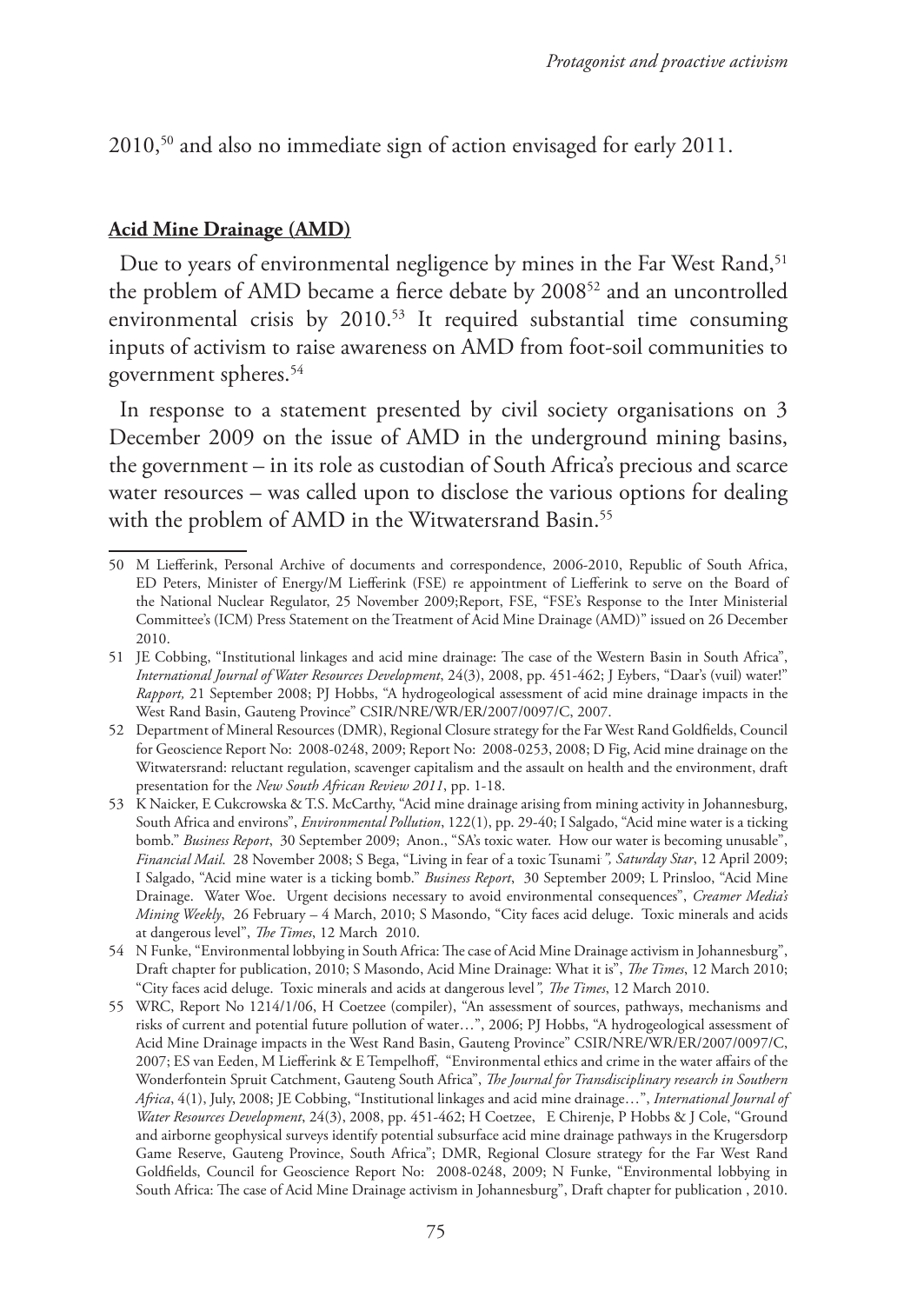A media statement was released by the DWA on 11February 2010. It detailed the management of AMD in the West and the Far West Rand region, and the need (that was already scientifically well researched and extensively reported on)<sup>56</sup> to take urgent steps to counter this threat posed to the environment. Some of the "urgent" steps that followed, that could also be associated with action-taking strides resulting from environmental activism but not always with success,<sup>57</sup> are:

- A public-private-partnership (PPP) has been formed between the Government and the mining houses to treat the mine water and to discharge treated water to meet Resource Quality Objectives, and to augment stressed water systems;
- On 18 March 2010, the Minister of Water and Environmental Affairs, Ms Buyelwa Sonjica visited the decant area in the West Rand basin and donated R6.9 million for the interim treatment of the AMD;
- The Deputy Minister of DWA, Ms. Rejoice Mabudafhasi, in her speech in parliament on the Environment Budget Vote delivered on 16 April 2010, acknowledged and recognized the urgency and seriousness of the AMD situation;<sup>58</sup>
- 21 July 2010 The Parliamentary Portfolio Committee (PPC) on Water and Environment invited the FSE to make an oral submission to its members on the situation on AMD within the West, Central and East Rand Basins;
- $27<sup>th</sup>$  and  $28<sup>th</sup>$  July 2010 PPC conducted an in-loco inspection of the Western and Eastern Basins;
- Appointment of a Task Team on AMD in 2010. The panel of experts tasked with compiling the report to assess the risk, was made up of individuals from the Council for Scientific and Industrial Research, the Water Research Council, the Council for Geoscience, the Chamber of Mines, as well as the Ministry of

<sup>56</sup> H Coetzee *et al*, "Ground and airborne geophysical surveys…", DMR, 2009; K Naicker *et al*, "Acid mine drainage arising from mining activity in Johannesburg, South Africa and environs", *Environmental Pollution*, 122(1), pp. 29-40; ES van Eeden, "Whose environment? whose nature? – a trans-disciplinary discussion on some inhumane actions in the destruction and construction in nature – case study, the Merafong municipal region", *The Journal for Transdisciplinary Research in Southern Africa*, 2 November 2006.

<sup>57</sup> Compare S Bega, "Greens tackle Minister over mine leak risks", *Sunday Star*, 13 March 2010; S Bega, "Acid crisis keeps flowing. Environmentalists say department's plan to stop toxic pollution is like confetti at a wedding*." Saturday Star*. 27 March 2010; S Bega, "Is river of acid threatening fossil treasures?" *Saturday Star.* 1 April 2010; M Liefferink, Personal Archive of documents and correspondence, 2006-2010, Document, Memorandum of agreement, The Federation for a Sustainable Environment (Association Incorporated under section 21) and Rand Uranium (Pty) Limited, 2009..

<sup>58</sup> RSA, South Africa Government information (RSA, SAGI), "Speech by the Environmental Affairs Deputy Minister, Rejoice Mabudafhasi, during the tabling of 2010/11 Environmental Affairs budget vote, National Assembly, Parliament", Cape Town at http://www.info.gov.za/speeches/2010/10041616251001.htm. as accessed on 31 May 2010.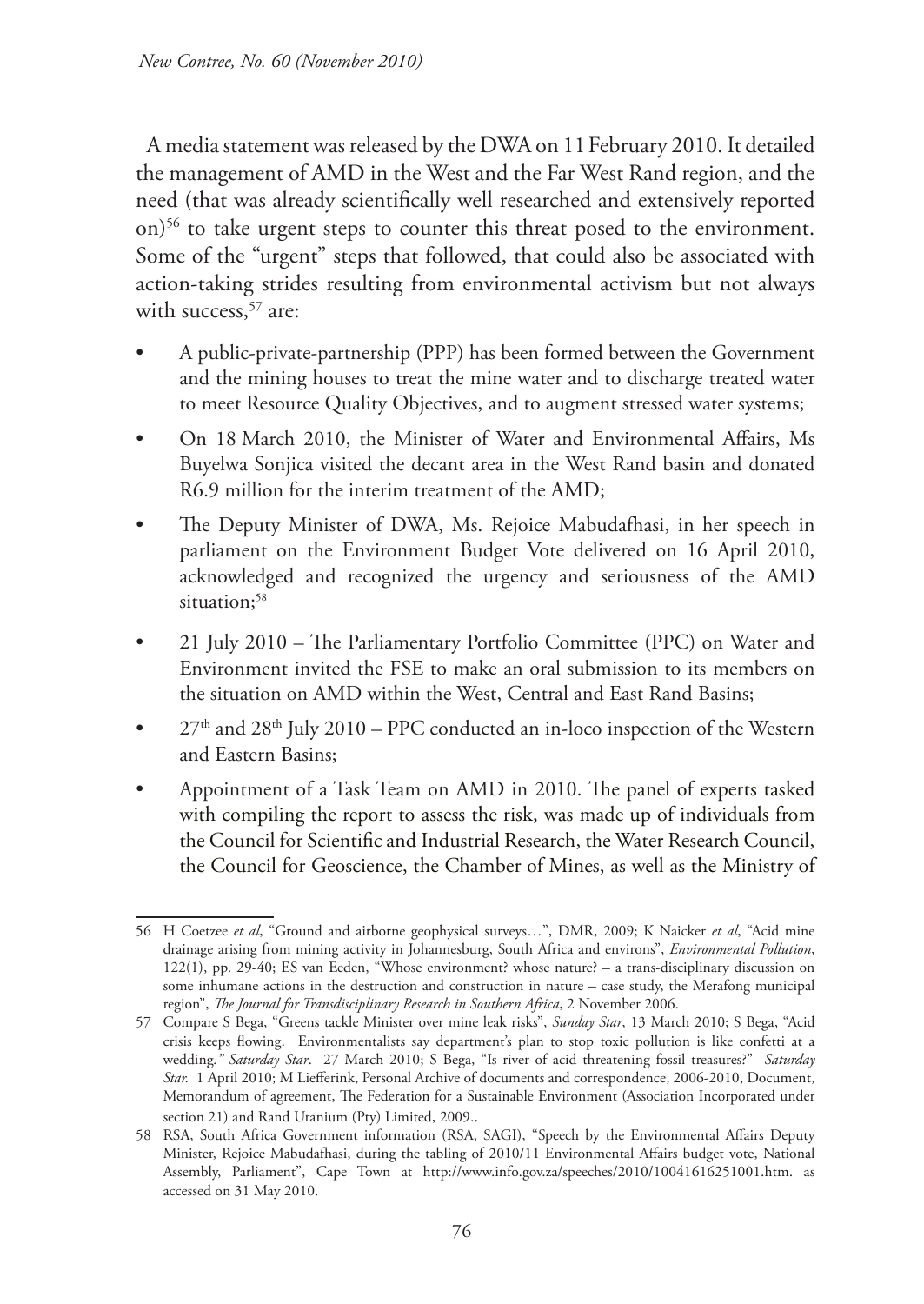Water and Environmental Affairs and the Department of Mineral Resources;

- Appointment of an Interministerial Committee (IMC) on AMD in September 2009 by the Department of Water Affairs of Minister B Sonjica. Other ministers that were also coopted on the IMC were the Minister of Mineral Resources (S Shabangu), The Ministry of National Planning Commission (Mr T Manuel), the Ministry of Science and Technology ( N Pandor) and the Ministry of Finance (Mr P Gordhan). The IMC was formed to investigate the issue of AMD;<sup>59</sup>
- 16 September 2010 DWA tender to address the handling of underground mine water on the Witwatersrand – Request for proposals (subsequently indefinitely withdrawn);
- 15 October 2010 Submission of findings and recommendations of the Task Team to the Inter-ministerial Committee. The Ministers discussed the AMDfindings with experts, and asked the team to identify more options to resolve the AMD problem, as well as the cost implications of each. The IMC and the team intended to meet in 2011 again to decide on the way forward, based on recommendations from the new report. The Task Team's Report was not made public; and
- November 2010 A sudden change of portfolios in the Cabinet by President J Zuma was called for. Ms Sonjica was replaced as Minister of Water Affairs and Environment by Ms E Molewa. The Director General of Water Affairs, Ms. Nobubele Ngele also was replaced by T Balzer.<sup>60</sup>

By November 2010, government (especially the GTT on Mine Closure and Water Management and the DWA together with the Inter Ministerial Committee (IMC) on AMD and TOX – the latter, recently changed to the acronym TOE (Team of Experts)) was engaging with civil society organisations and activists to find an effective solution to the still growing AMD crisis.<sup>61</sup> Though the intention is to act with a sense of urgency, no long-term solution has been decided on. Failure to invest in reliable long-term decisions is considered to be a choice in itself for which civil society would also be able to hold government accountable in future.<sup>62</sup>

<sup>59</sup> FSE, "FSE's Response to the Interministerial Committee's (ICM) Press Statement on the Treatment of Acid Mine Drainage (AMD)", 26 December 2010.

<sup>60</sup> Compare Water Rhapsody Conservation Systems, "Summit tackles SA's water issues", 13 December 2010 as accessed in http://www.capewatersolutions.co.za, 17 December 2010.

<sup>61</sup> M Liefferink, Personal Archive of documents and correspondence, 2006-2010, Correspondence, M Oberholzer, Chairperson (Government Task Team)/ Mariette Liefferink (CEO- FSE), 2 February, 2010.

<sup>62</sup> An engagement by Civili Society Organisations with Government was done on the advise of Prof Tracy-Lynn Humby of the university of the Witwatersrand Law School. See M Liefferink, Personal Archive of documents and correspondence, 2006-2010.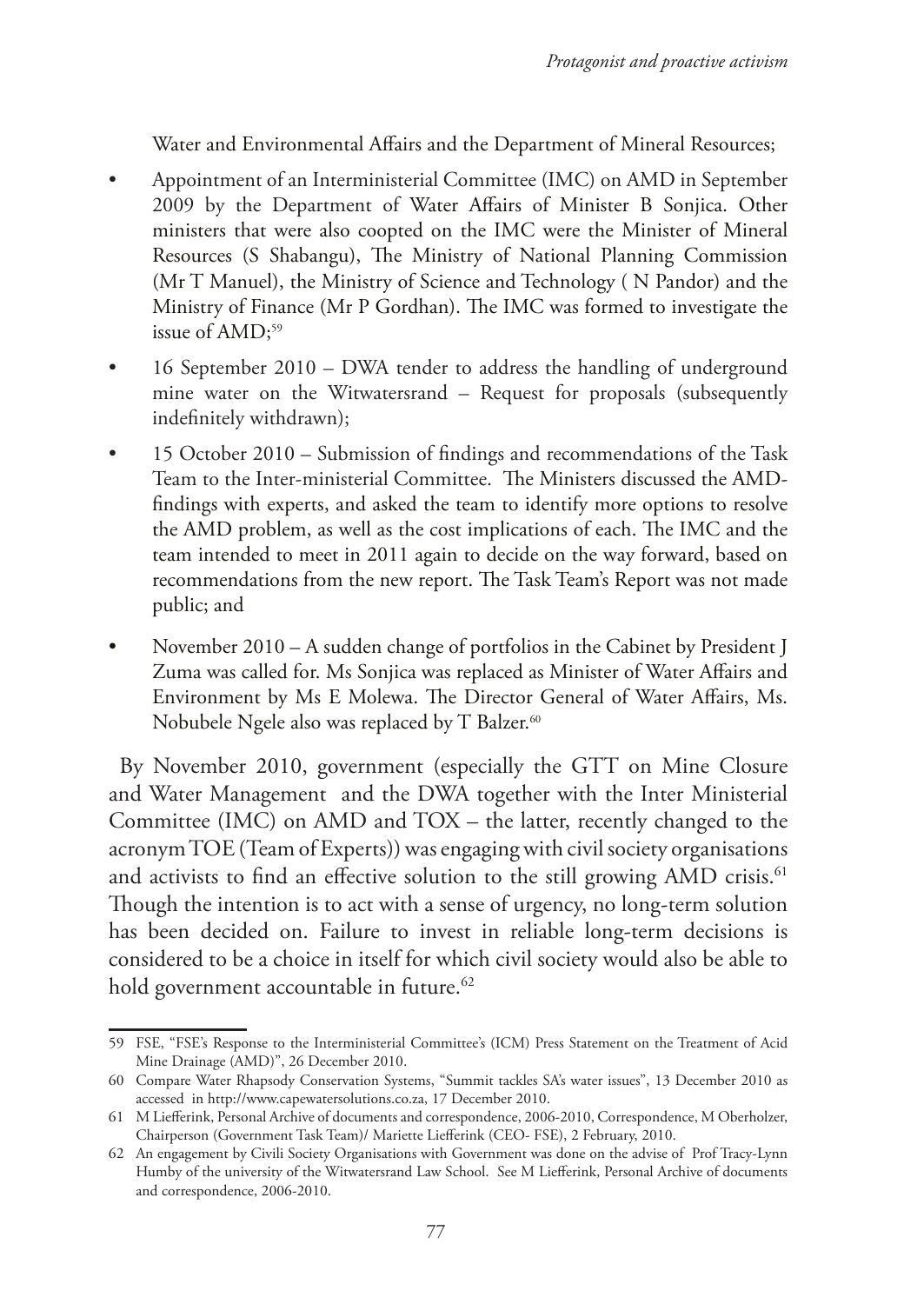To environmental activists these more active responses (as listed above) from government, and a willingness to cooperate, are a welcome change of approach towards environmental crises but still not efficient, neither successful enough.63 Excerpts of a recent response by Civil Society organisations and activists reflect their frustrations with government's lack of showing confident and a speedy input on the AMD matter:

…The… IMC was established with the purpose of determining a plan of action and to develop a government response to AMD. Since the establishment of the IMC, millions of litres of AMD continue to be decanted into streams connected to both the Vaal and Crocodile River systems, and groundwater systems with devastating consequences for communities and the environment. The heavy summer rainfall [of 2010] has greatly exacerbated the situation, resulting in the rapid rising of toxic water levels. The decant of untreated AMD into South Africa's surface and ground water system has devastating consequences that are both far-reaching and long-term. These consequences include the declining quality of our water supplies, poisoning of food crops, deterioration of human health and well-being and the destruction of wildlife and eco-systems, infrastructure and heritage sites…In light of the serious consequences of AMD…we raise the following concerns in regard to the State response to AMD to date, and in particular the IMC media statement dated 15 December 2010:

Lack of transparency and consultation: To date, the IMC has failed to make the team of experts' (TOE) interim and further reports publicly available. The IMC has not invited public comment on the TOE reports or public participation in its meetings…

Exclusion of civil society: The IMC has failed to engage with civil society in assessing the TOE reports and its decision to accept the report and recommendations...

Neutralisation of AMD as recommended solution: The Federation for a Sustainable Environment and Earthlife Africa Johannesburg have both issued statements raising concerns about the IMC's indicated preference for neutralisation as a short term solution for the treatment of AMD<sup>64</sup>...

Inadequate State response: Recent events have revealed the unwillingness of government departments to take adequate measures in response to AMD impacts. In particular, the Department of Water Affairs has failed to take any adequate action in regard to the report of fish kills within the Cradle

<sup>63</sup> M Liefferink, Personal Archive of documents and correspondence, 2006-2010, "Statement by Civil Society Organisations on the Issue of Acid Mine Drainage (AMD) in the Witwatersrand Basin – 10 December 2009".

<sup>64</sup> M Liefferink, Personal Archive of documents and correspondence, 2006-2010, Federation for Sustainable Environment "FSE's Response to the Inter Ministerial Committee's (ICM) Press Statement on the Treatment of Acid Mine Drainage (AMD)" issued on 26 December 2010.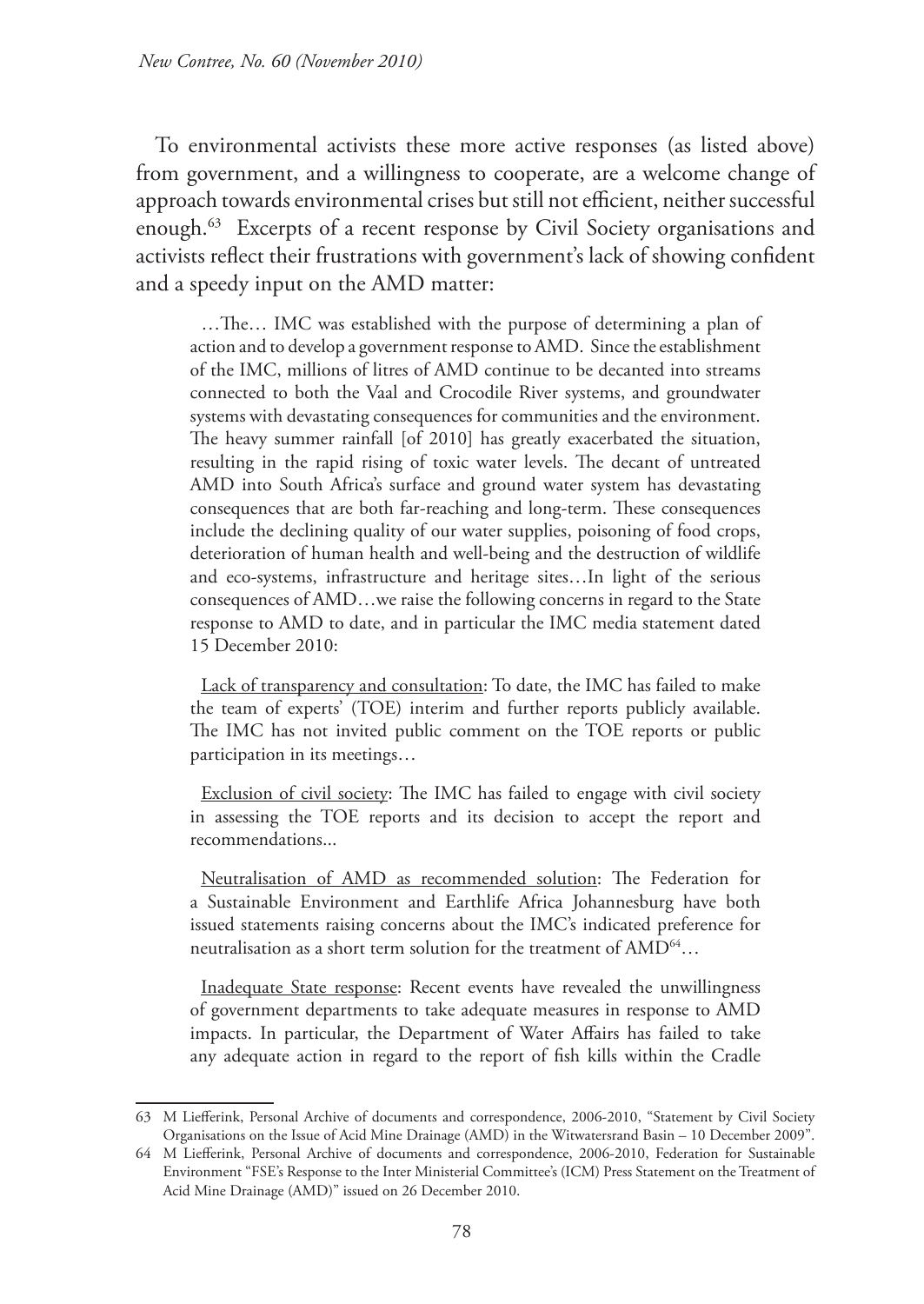of Humankind World Heritage Site, merely stating that "the matter remains under investigation"65…

 This continual call, through a protagonist environmental activism approach, with a willingness to contribute to a long term remediation solution as part of a proactive focus, will remain in future FSE environmental campaigns to ensure that commitments and promises are kept.<sup>66</sup> These approaches also involve that communities are informed and warned in order to especially prevent that the health status of inhabitants from informal poverty stricken settlements further deteriorates.<sup>67</sup>

# **Conclusion**

In this article the level of success as achieved since 2007 in the former Far West Rand through protagonist and proactive environmentalism activism were deliberated on. Protagonist-like environmental activism started mainly from 2007 by the actions of the FSE after which a proactive approach was adopted too to help speed up the remediation of environmental crises in the Far West Rand. Environmental activism up to 2010 also was well based on research reports done over decades but was not made available to the general public in the past.

Though there are many regions in South Africa that suffer environmental constraints, the Far West Rand area serves as example of activism in its variety that also includes progress through in intrepid whistle-blowing (see Table 2) by environmental activists, based on extensive scientific reporting and support by scientists. After three years of continuous activism in the Far West Rand, several requests of activists were acknowledged. To proactively working among

<sup>65</sup> M Liefferink, Personal Archive of documents and correspondence, 2006-2010, Email from Bashan Govender, Gauteng Regional Office of the Department of Water Affairs dated 14 January 2011.

<sup>66</sup> FSE, "Non-Profit Organisation Annual Report", December, 2010, pp. 1-55; M Liefferink, & ES van Eeden, "Environmental activism to promote the remediation of mined land and acid mine drainage: a success story from the South African goldfields", International Mine Water Symposium, Cape Breton University, Sydney, Nova Scotia, Canada, 6-9 September 2010.

<sup>67</sup> Compare F Parker, "'Don't drink the water'. Cancer plagues people living near Westonaria mine", *Mail and Guardian*, 5-11 February 2010; Several papers as exchanged during an NWU Forums on "'Toxic' bodies? – 'Toxic' environments? – some multi-disciplinary perspectives: Academic discussions and experiences on the effect of pollution on human health through multi-disciplinary perspectives", Leriba Lodge, Pretoria, 29 November 2010 and 26 November 2010, NWU Vaal Triangle Campus, Vanderbijlpark (organised by the School of Basic Sciences). M Liefferink, Personal Archive of documents and correspondence, 2006-2010, Reports from communities living in Kagiso, Khutsong, Leeuwspruit, Randfontein and the Tudor Shaft Informal Settlement also confirms the issue of a deterioration of health.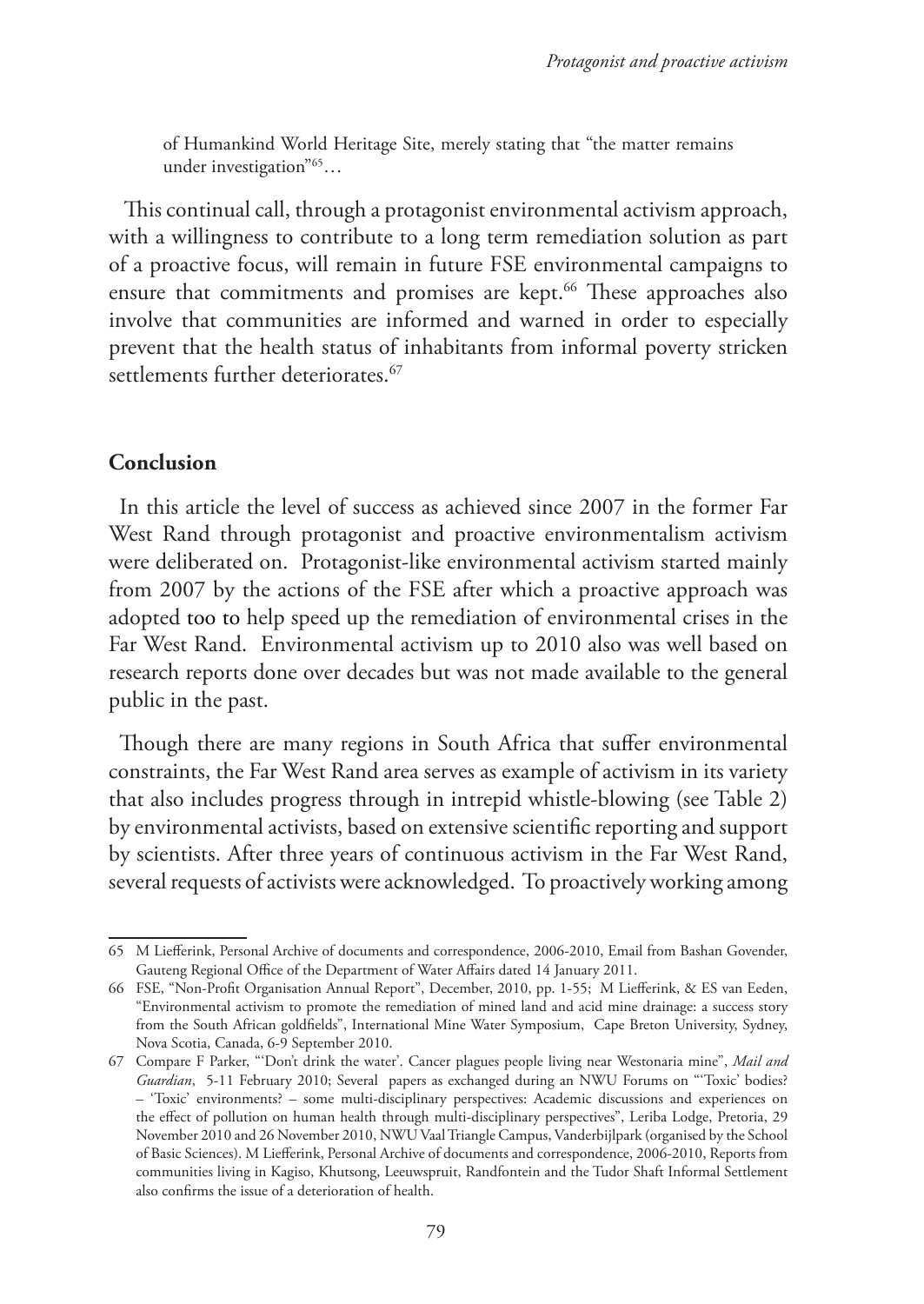the poor to, amongst others, inform them about the environmental pollution and to assist in finding ways to work towards a constructive environmental remediation in this area, all form part of an approach in maintaining a protagonist but proactive environmental view.

Gold mining companies have aligned themselves with the FSE and other activist bodies in the region. Some companies are even sponsoring awareness campaigns in communities where they have operations. They came to realise that environmental activists can act as watchdogs as well as partners. Because activists consisting out of a wide network of professionals as well as informed and passionate environmentally concerned supporters, they can use their inside knowledge of the partnership to ensure that the agreed partnership objectives are being met and that the partnership is taking full account of local community needs and expectations.<sup>68</sup>

Protagonist and proactive environmental activism actions in the area under discussion have resulted in several policy changes, and activists still continue to contribute in this regard. Examples are the promulgation of the National Environmental Laws Amendment Act, 44 of 2008, which provides for the retrospective application of the "polluter pays principle". The pursuit of the necessity of remediation obligations by gold mines before their future closure, was indirectly brought about by protagonist environmental activism.69 Also a greater co-operation in vertical and horizontal spheres (local, provincial and national), between different organs of state, indirectly was as a result of environmental activism. A need for community reporting and an awareness making of ill practices by environmental polluters such as the goldmines in the Far West Rand, gradually also included an activist approach to proactively be involved in finding solutions. This change, or addition to the protagonist approach by especially the FSE on environmental matters since 2007, mainly appears to have been as a result of the responses of acknowledgement as well as a willingness to cooperate, brought forth by government and the gold mines. These include a willingness to organise meetings with community members and provide the funds to environmentally educate communities;<sup>70</sup> government's adoption of directives

<sup>68</sup> See Business Partners for Development. 2000.www.barefootguide.org.

<sup>69</sup> DMR, Regional Closure strategy for the Far West Rand Goldfields, Council for Geoscience Report no 2008- 0248, 2009; Report No: 2008-0253, 2008.

<sup>70</sup> ES van Eeden , "An historical assessment of NGO efficiency in progressing towards a sustainable environmental heritage focus with as case study the Wonderfontein Spruit Catchment, Gauteng", *New Contree*, 53, May 2007, pp. 55-78; M Liefferink, Personal Archive of documents and correspondence, 2006-2010.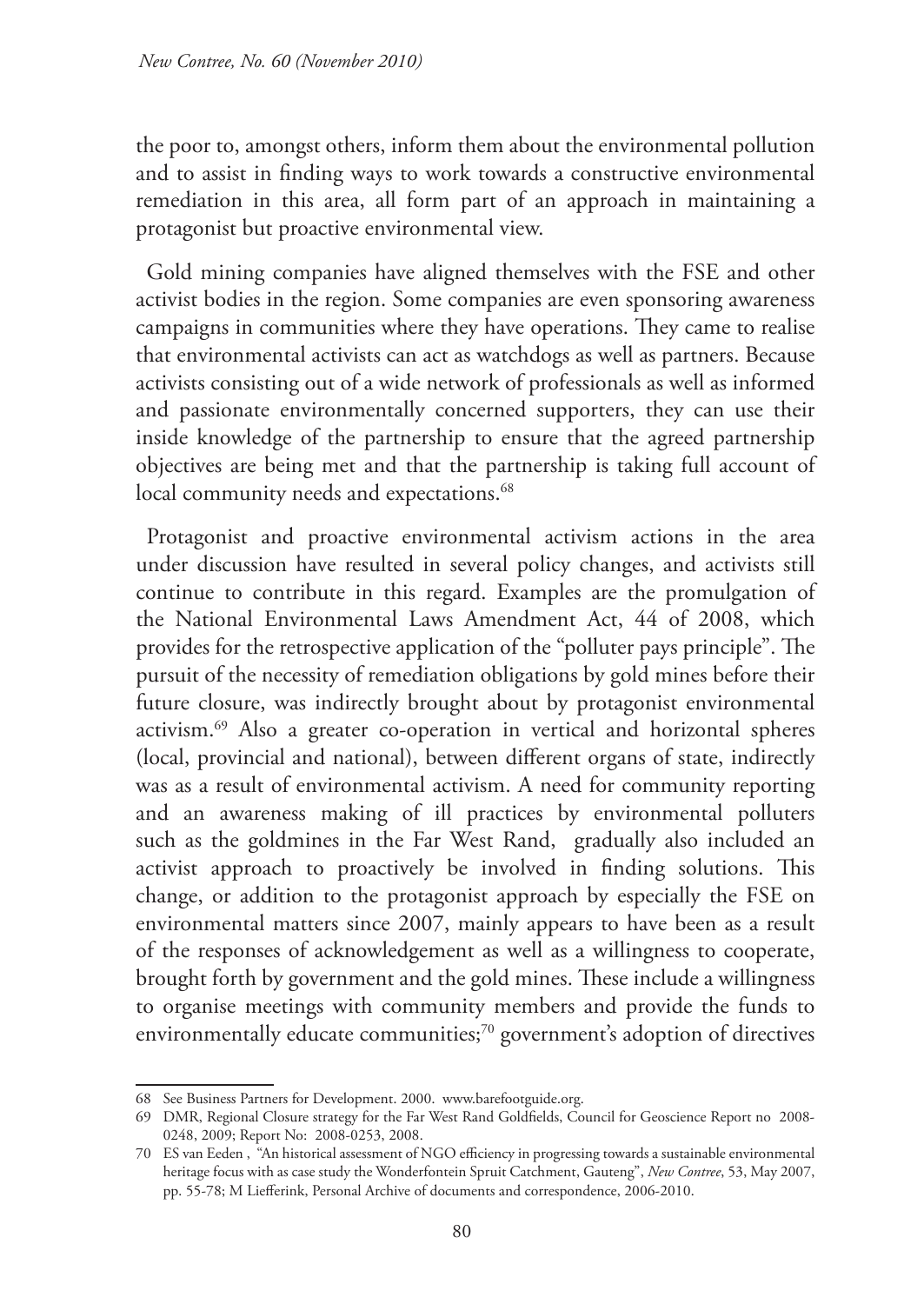against the mines and an appointment of activists in either key positions of remediation directed committees or as equal members in these committees.

Up to 2010 the FSE probably has been the most active role player among the environmental activist and civil society organisations in the Far West Rand, with guru Mariette Liefferink taking the lead, supported by a huge community, professional and scientific network of environmentally concerned FSE members and non-members. Whether government and the goldmines would have been so concerned if it was not for the whistleblowing "nuisance" of the FSE and Liefferink's particular role in the process, can be a very interesting debate.

Despite years of whistleblowing the reality by November-December 2010 was that the Far West Rand (in which the Cradle of Human Kind is situated) has reached an irreversible stage in its environmental status due to ill considered management that can be pointed out through its reach environmental history since gold mine exploration.<sup>71</sup> AMD and other environmental pollution crises make it difficult for environmental activists to still follow a cooperative approach (thus proactive). A slow rate of progress through environmental activism in a fast deteriorating environment is unfortunate. The dormant status necessarily leads to a continuation of activism in which the focus is to take the lead (thus a protagonist approach or style). Therefore, by November 2010 hopes for a possible "success story" soon for environmental activism in the Far West Rand remained vague against the foreseeable AMD disaster erupting all future intentions of progressive proactive thinking and allowing for protagonist environmental actions to dominate in the whistleblowing process. Time, and an ongoing combination of being protagonist in approach but also proactive towards finding solutions and offering constructive assistance, should perhaps witness a growing degree of "success" in at least the monitoring of the decades' long environmental impacts. Hopefully to see some form of remediation resulting from solutions in process from being considered.72

 At the time of writing The Environmental Management Framework of Mogale City and the West Rand District Municipality was under review.

<sup>71</sup> An wide-ranging number of sources has been produced on this environment and human activity in this environment.

<sup>72</sup> M Liefferink, Personal Archive of documents and correspondence, 2006-2010, E-mail Note M Liefferink/ES van Eeden, December 2010.